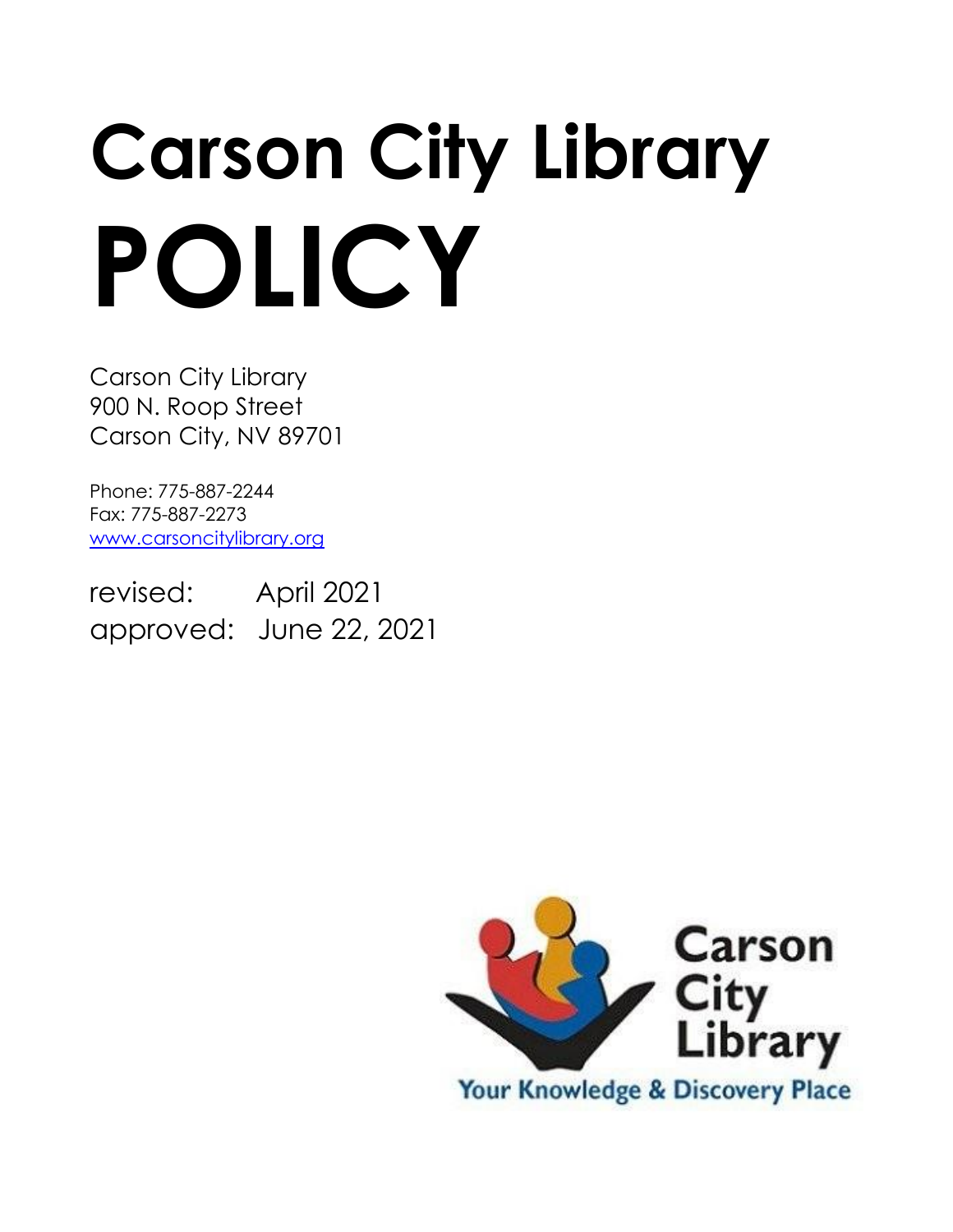# **Table of Contents**

| Preamble                                                             | $\mathbf{2}$ |
|----------------------------------------------------------------------|--------------|
| <b>General Library Objectives</b>                                    | $\mathbf{2}$ |
| Library Bill of Rights                                               | 3            |
| Government                                                           | 3            |
| Personnel                                                            | 4            |
| Use of Library                                                       | 4            |
| Copyright General Statement                                          | 4            |
| Use of Library's Name and Address                                    | $\sqrt{5}$   |
| Services of the Library                                              | 5            |
| BRIC [Business Resource Innovation Center] @Two                      | 7            |
| @Two Collaboration Room                                              | 7            |
| Obtaining a Library Card                                             | 7            |
| Obtaining a Premiere Library Card                                    | 8            |
| Gifts                                                                | $\,8\,$      |
| Reconsideration of Library Materials                                 | 9            |
| Technology at the Carson City Library                                | 9            |
| Dedicated Technology Spaces within the Library                       | 10           |
| Technology Equipment use within and outside of the Library           | 11           |
| <b>Intellectual Property General Statement</b>                       | 12           |
| Carson City Library Internet Use                                     | 13           |
| 3D Printing                                                          | 14           |
| <b>Rules and Regulations Overview</b>                                | 14           |
| Carson City Library Patron Conduct                                   | 17           |
| <b>Weapons on Library Premises</b>                                   | 17           |
| <b>Patron Suspensions</b>                                            | 17           |
| Privacy of Records                                                   | 20           |
| Procedures for Law Enforcement Visits Related to the USA Patriot Act | 20           |
| List of Appendices:                                                  |              |
| A) Library Card Agreement/Application                                |              |
| B) Request for Reconsideration of Library Materials                  |              |

*C) Producers Agreement*

*D) Notice of Library Suspension Part A*

*E) Notice of Library Suspension/3D Print Denial Part B*

*F) Form Hearing Determination Letter*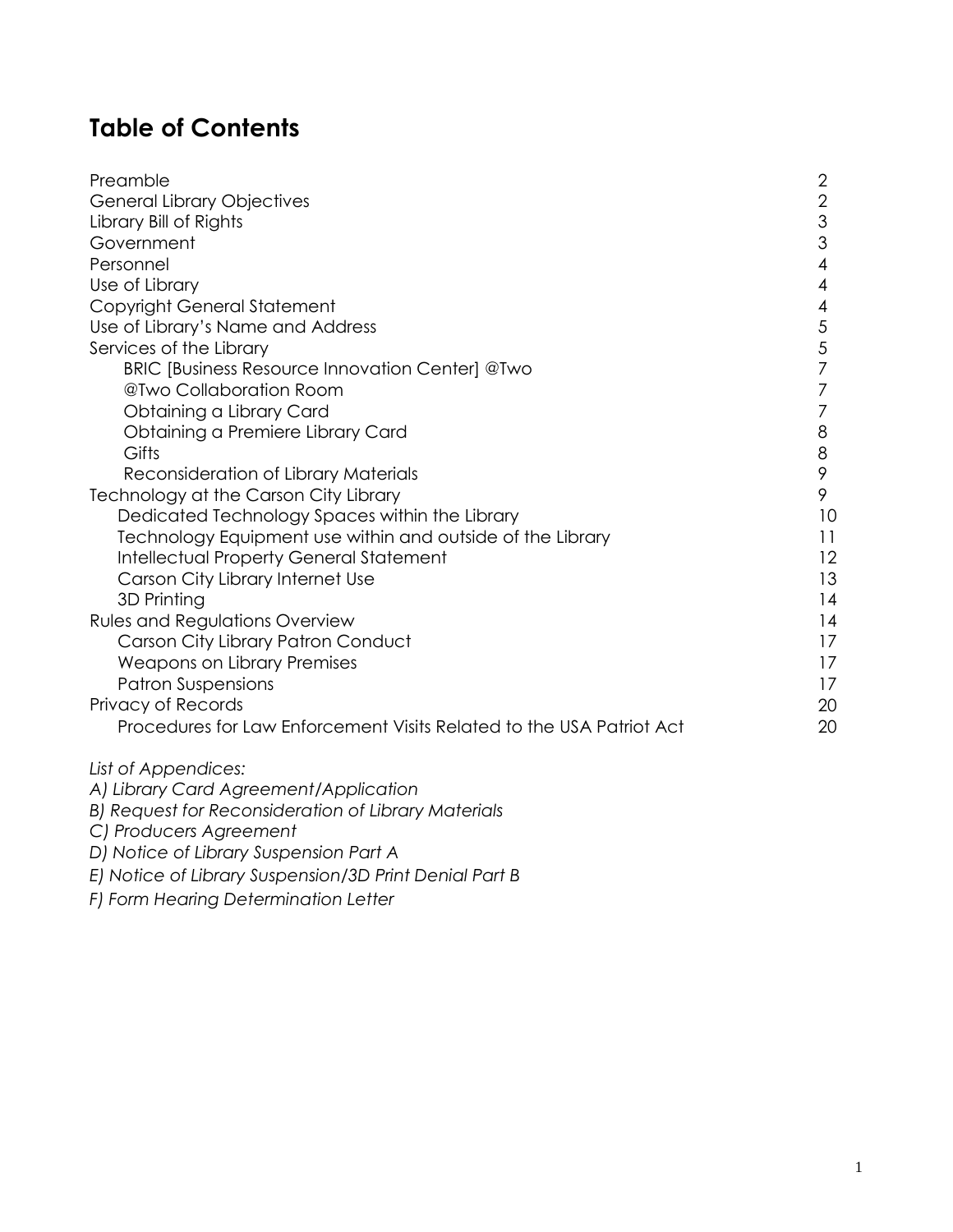## **Preamble**

The Carson City Library is a public, tax supported institution dedicated and committed to the principles based upon the First Amendment to the U.S. Constitution, Right of Free Expression.

Recognizing the existence of diverse groups within the population with differing standards, beliefs, and practices, the board of trustees shall resist any attempts at censoring any materials or programs because of controversial content.

The right of all people to study and learn from books, periodicals, and electronic media shall be jealously guarded and protected by the board and staff. The acquisition of books, periodicals, artwork, and other materials, in all formats, will be selected and addressed as openly and completely as budget, public interest, and need allows.

# **General Library Objectives**

The general library objectives of the Carson City Library shall be:

- 1. To assemble, in all formats, preserve and administer in organized collections books, information resources and related cultural, educational and recreational materials for the communication of ideas, an enlightened citizenship and enriched personal lives.
- 2. To provide robust 21st century technology tools and high speed internet access with technology training, technological support, and other resources to:
	- a. Assist formal education with quality, out-of-school-time programs that build critical thinking skills and effective habits of mind;
	- b. Aid job support and career advancement, and
	- c. Advance the use of E-services for employment, government resources, digital literacy, business development, health, and education.
- 3. To maintain a reasonable balance between the needs and desires of individual users and community groups, institutions and organizations.
- 4. To protect as far as possible the privacy of any patron who uses the library. Inquiries into the purposes for which a patron requests material will be made only to clarify the kind of information needed.
- 5. To avoid overspecialization of permanent materials and undue encroachment on public library resources for special private purposes.
- 6. To stimulate group and organization visits to the library.
- 7. To serve the community as a center of reliable information.
- 8. To encourage individual initiative in locating desired information.
- 9. To establish circulation conditions that provide maximum use of library materials and to encourage and assist borrowing from other sources of special material.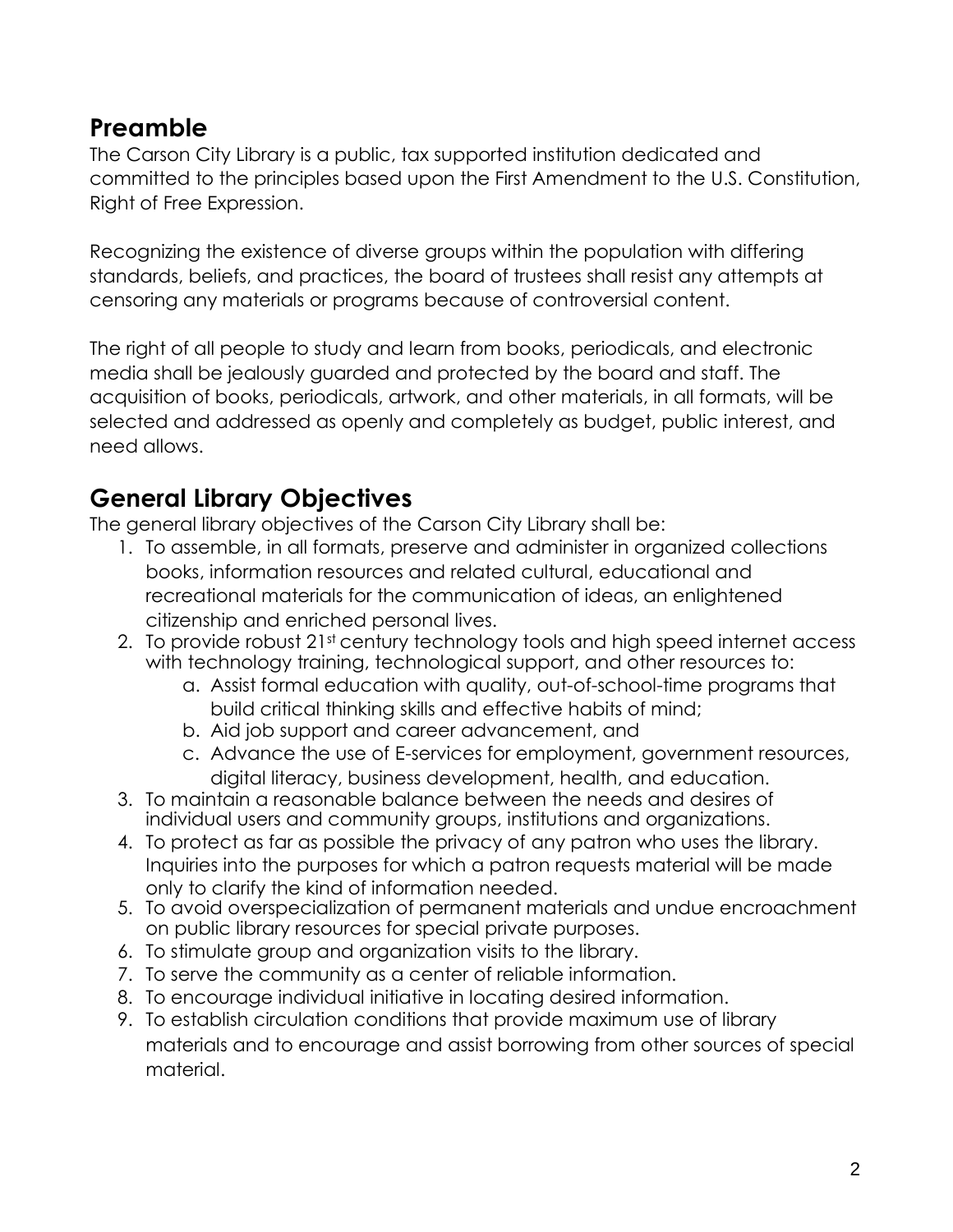- 10. To cooperate actively with other libraries and organizations to stimulate library use, by providing instruction, displays, workshops, and programs.
- 11. To provide maximum cooperation with the Friends of the Carson City Library for the welfare of the library.

# **Library Bill of Rights**

The American Library Association affirms that all libraries are forums for information and ideas and that the following basic policies should guide their services:

- 1. Books and other library resources should be provided for the interest, information, and enlightenment of all people of the community the library serves. Materials should not be excluded because of the origin, background, or views of those contributing to their creation.
- 2. Libraries should provide materials and information presenting all points of view on current and historical issues. Materials should not be proscribed or removed because of partisan or doctrinal disapproval.
- 3. Libraries should challenge censorship in the fulfillment of their responsibility to provide information and enlightenment.
- 4. Libraries should cooperate with all persons and groups concerned with resisting abridgement of free expression and free access to ideas.
- 5. A person's right to use a library should not be denied or abridged because of origin, age, background, or views.
- 6. Libraries which make exhibit space and auditoriums available to the public they service should make such facilities available on an equitable basis, regardless of the beliefs or affiliations of individuals or groups requesting their use.

*Adopted June 18, 1948 Amended February 2, 1961, June 27, 1967, and January 23, 1980 Inclusion of "age" reaffirmed January 23, 1996 By the ALA Council [ALA Library Bill of Rights](http://www.ala.org/advocacy/intfreedom/librarybill)*

# **Government**

- 1. Pursuant to the provisions of the Nevada Revised Statute 379, the Board of Trustees of the Carson City Library shall consist of five members appointed by the board of supervisors.
- 2. The Board of Trustees Bylaws state purpose, officers, terms, etc. of the board.
- 3. Any policies of the library may be amended or updated periodically by a simple majority vote of the Board of Trustees at a regular meeting of the board, provided the proposed amendment is stated in the agenda of the meeting.
- 4. Library policies will be reviewed annually by the Board of Trustees and Library Director.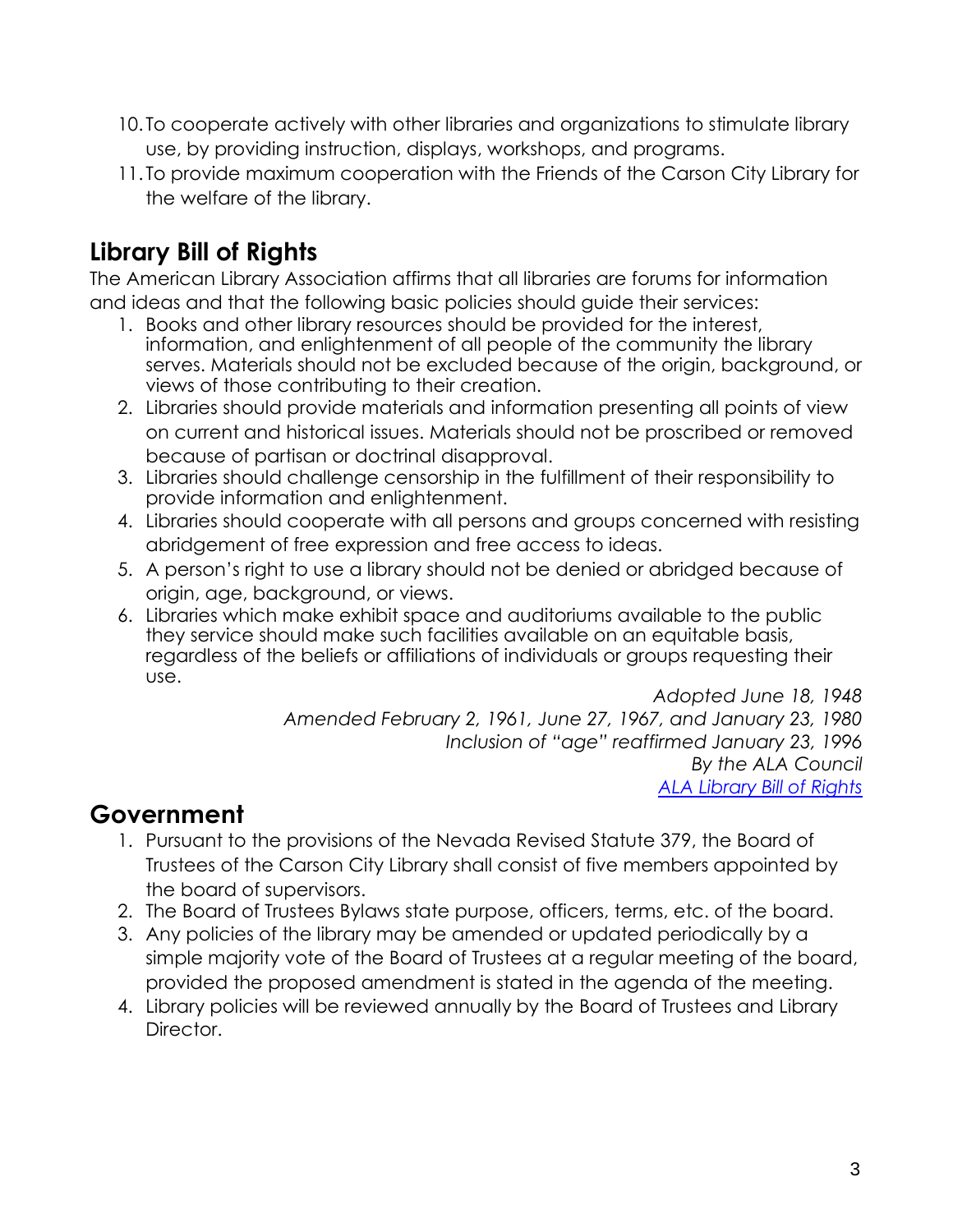## **Personnel**

- 1. The position of the Library Director is an unclassified position, as are the positions of other Carson City department heads.
- 2. All other library positions are established as classified or unclassified, according to the Carson City Personnel Ordinance.
- 3. Appointment to the position of library director shall be made by the Library Board of Trustees per NRS 379.025.

The Board of Trustees shall seek qualified persons to fill the position of Library Director through the Carson City Human Resources Department. Qualifications for the position shall be established by the Board of Trustees and promulgated though the Carson City Human Resources Department. The Board of Trustees shall interview qualified applicants prior to appointing a qualified Library Director.

The Library Director shall hire persons to fill all other library positions. Library employees will be engaged through the Carson City Human Resources Department and shall be subject to rules, regulations, policies, procedures, classification scheme, and standards established by the city personnel ordinance. All Carson City Library personnel will exercise prudent judgment and reasonably interpret policy in a way that upholds the intent of the General Library Objectives.

# **Use of the Library**

Library facilities and services are available to:

- 1. Residents of Carson City, persons employed in Carson City, persons attending educational institutions in Carson City or persons volunteering in Carson City.
- 2. Persons with valid library cards from any public or university library in the state.
- 3. Qualified temporary residents and visitors may obtain library privileges.
- 4. Any member of the public as established under NRS 379.002.

## **Copyright General Statement**

Copyright law of the United States (Title 17, United States Code) governs the making of photocopies or other reproduction and use of copyright material. 17 USC Section 107 established the principle of "fair use", that the reproduction of copyrighted works for certain limited, educational purposes does not constitute copyright infringement. There are four factors when considering if an item falls into "fair use":

- 1. The purpose and character of the use including whether such use is of commercial nature or is nonprofit educational purposes.
- 2. The nature of the copyrighted work.
- 3. The amount and substantiality of the portion used in relation to the copyrighted work as a whole.
- 4. The effect of the use upon the potential mark for or value of copyrighted work.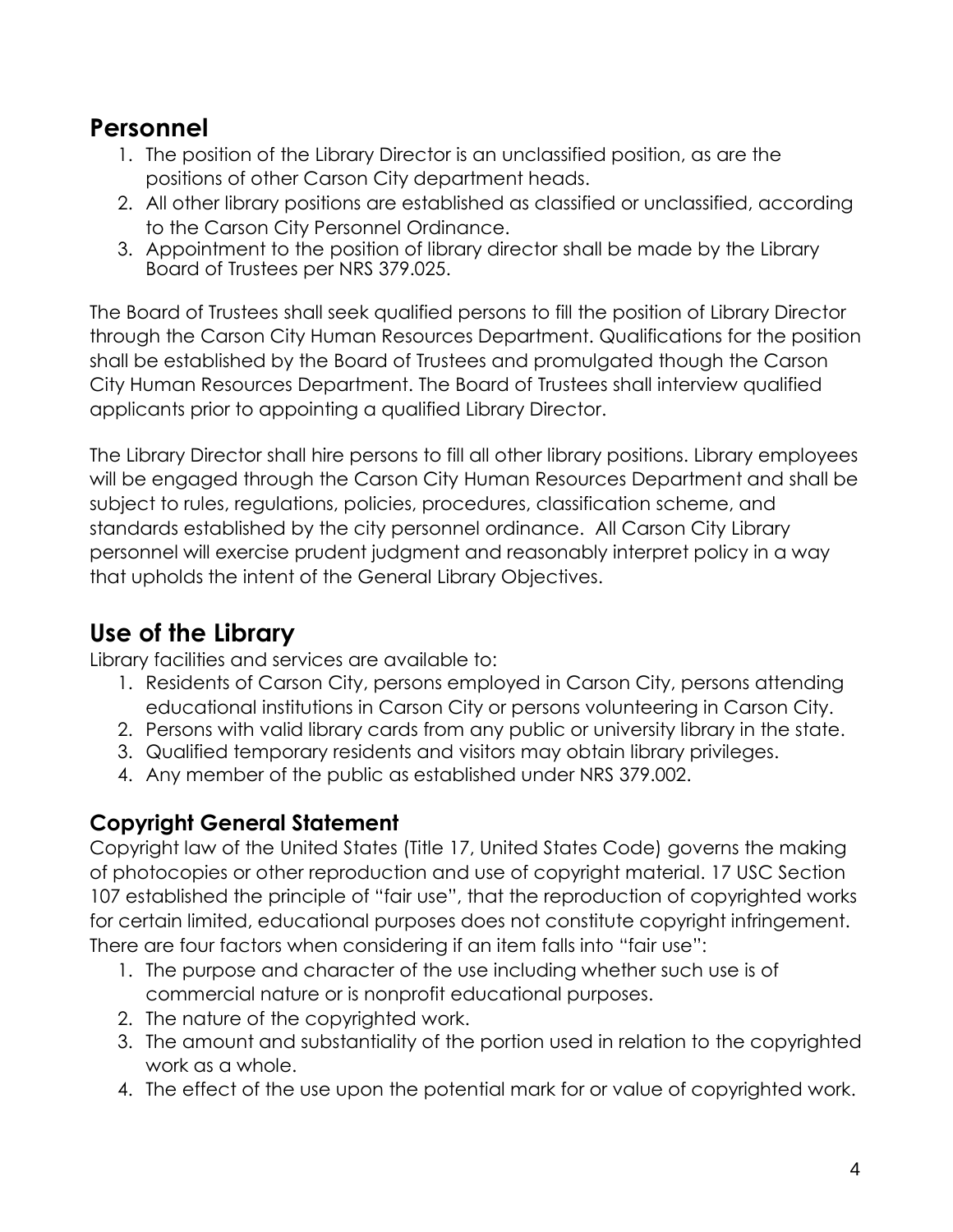5. Any violation of 17 USC (copyright law) by a library patron is the responsibility of that individual. The library does not hold responsibility for a violation.

## **Use of the Library's Name and Address**

Neither the name nor the address of the Carson City Library or any of its subtitles may be used as the official address or headquarters of any group or organization except the Friends of the Carson City Library, the Carson City Library Foundation, and the Nevada Library Association.

# **Services of the Library**

Library services will be designed to meet the needs of the community, are provided within budgetary limitations, and will be guided by the Library Bill of Rights adopted by the American Library Association and the Nevada Library Association.

- a. The library will provide the public with information and materials:
	- 1. To increase understanding and appreciation of literature, the arts and sciences, and other areas of knowledge.
	- 2. To increase competence and to help form sound judgments.
	- 3. To find useful occupations and vocational guidance.
- b. The library staff will provide guidance and assistance for people seeking information.
- c. The library staff will initiate programs and exhibits in accordance with the interpretation of the Library Bill of Rights, "Library Initiated Programs as a Resource,"
	- -- Nevada Library Association's Intellectual Freedom Handbook, 1984.
	- 1. Library initiated programming and exhibits dealing with holiday themes, whether religious or political in origin (i.e. Christmas, Independence Day, etc.), will stress only the broad cultural and secular aspects of the celebration.
	- 2. Library-initiated programs for children ages 12 months through 5 years will be provided.
- d. The library will attempt to secure information beyond its own resources through all known reliable sources and information systems.
- e. The library will endeavor to maintain a balance in service to all persons regardless of age, gender, sexual orientation, physical/mental limitations, race, origin, religion, and socioeconomic status or political status.
- f. The Carson City Library will diligently cooperate with other entities by: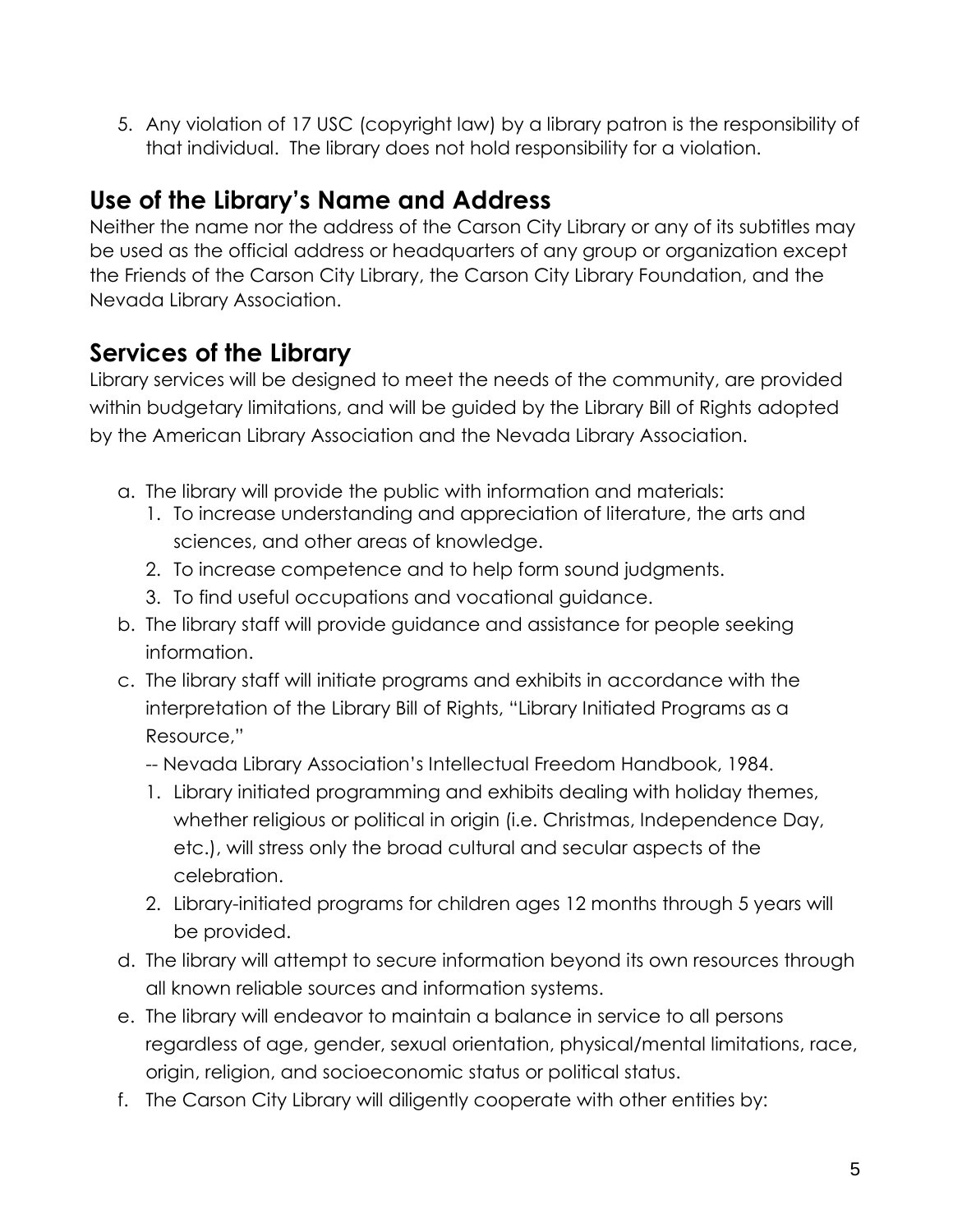- 1. Seeking cooperation with other libraries, systems, agencies and institutions to strengthen the services and resources of the library and to provide and promote needed services to the community.
- 2. Actively cooperating with schools, libraries, systems, agencies, organizations and institutions.
- 3. Extending cooperative practices to institutions, agencies and individuals.
- 4. Joining in cooperative ventures for purchase of materials to serve the best interests of the library and the community.

# LIBRARY INITIATED PROGRAMS AS A RESOURCE

An Interpretation of the Library Bill of Rights

Library-initiated programming is a library resource that provides information and recreation to library users. Library-initiated programming utilizes library staff, books, library, and community resources, resource people, displays and media presentations. The library often incorporates cooperative programming with other agencies, organizations, and educational institutions, as well as other resources, to communicate with library users. Library-initiated program should provide "for the interest", information, and enlightenment of all the people of the community the library serves", as stated in article 1 of the Library Bill of Rights.

The American Library Association believes that library sponsored programs, as well as library resources, "should not be proscribed or removed (or cancelled) because of partisan or doctrinal disapproval" (article 2 of the Library Bill of Rights).

A person's right to attend a library-initiated program "should not be denied or abridged because of origin, age, background, or views" (article 5 of the Library Bill of Rights).

A written policy on library-initiated programming, approved by the library's policymaking body, should reflect the library's philosophy regarding free access to information and ideas. Similarly, concerns expressed regarding the library-initiated programs should be handled as they are for library resources.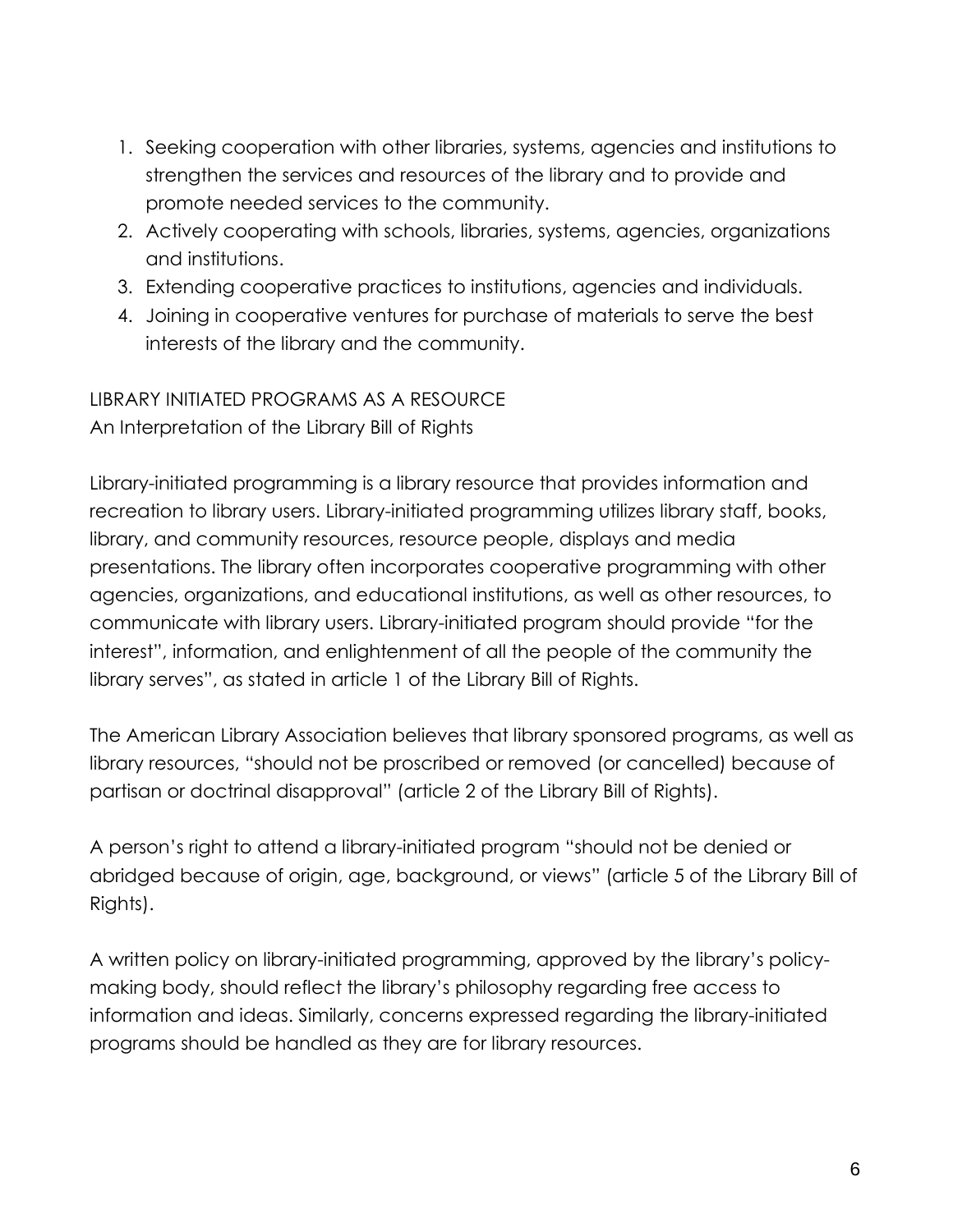Selection of library program topics, speakers, courses, classes, and resource materials should be made by library staff on the basis of the interests and needs of library users and the community. Library programming should not exclude topics, books, speakers, media, and other resources because they might be controversial. *Adopted January 27, 1982, by the ALA Council [Library-Initiated Programs and](http://www.ala.org/advocacy/intfreedom/librarybill/interpretations/programsdisplays)  [Displays](http://www.ala.org/advocacy/intfreedom/librarybill/interpretations/programsdisplays)*

## **[BRIC \[Business Resource Innovation Center\] @Two](mailto:@Two)**

As a business branch of the Carson City Library, the BRIC is focused on support of existing and new business and regional economic development through collections, programming, technology, meet spaces, business counseling, and strategic partnerships. The BRIC city partnerships links business, education, and government focused programs, education and one-on-one coaching to:

- Support growth and development of emerging companies to compete in the global marketplace to generate business and revitalize the local economy.
- Provide targeted services, professional development, strategic advice, access to financing, marketing and public relations support, and mentoring.

## **[@Two Collaboration Room](mailto:@Two)**

[The @Two Collaboration room is available for public use and can be reserved for](mailto:@Two)  [gatherings, such as small meetings, tutoring sessions, or study groups.](mailto:@Two) The room [includes a television monitor that may be connected to a laptop for presentations, as](mailto:@Two)  well as a whiteboard and easel. [Please note that the room is not soundproof, and](mailto:@Two)  speech will travel outside the space. [The procedures for use of the room are as](mailto:@Two)  [follows:](mailto:@Two)

- The room will be open for use by Library patrons.
- The room can be reserved for groups of up to a maximum of 6 people. At least one member of the group must have a Carson City Library Card (and provide)

## **Obtaining a Library Card**

For adults 18 and over to obtain a library card, applicant must present a valid picture ID along with a completed application. If you have an out-of-state ID, it must be valid and accompanied by proof of current address in Nevada. (Examples include mail, rental receipt, car registration, and utility bill.)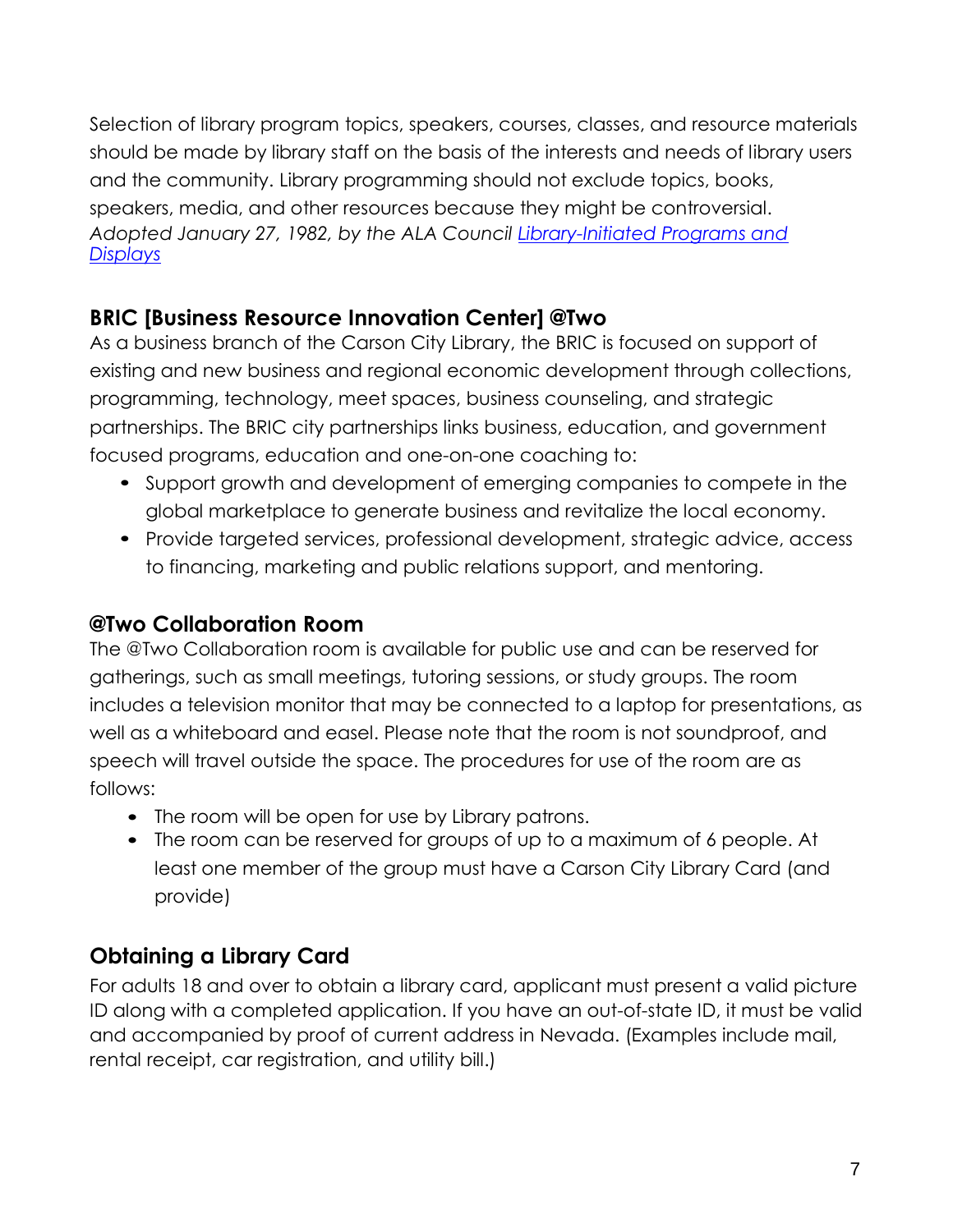For a minor 17 and under to obtain a library card, applicant must present a completed application.

*See Appendix A for Carson City Library Card Application*

## **Obtaining a Premiere Library Card**

A Premiere Library Card is necessary for Adults wishing to use the @Two Premiere Computers, check-out digital equipment, and to qualify to use and be certified on Capital Maker Room activities. A Premiere Library Card is necessary for Teens (14-17[\)](mailto:@Two) [to use the Digitorium advanced equipment, @Two Premiere Computers, to check-out](mailto:@Two)  [digital equipment and to qualify to use an be certified on Capital Maker Room](mailto:@Two)  [activities.](mailto:@Two)

Qualifications for the premiere card include: minimum age 14 and 90 days as a regular library cardholder with no issues. Adults must provide a valid ID with current address. This card requires patrons to sign the Carson City Library Premiere Card Agreement concerning the rules of the spaces and acknowledgment of equipment cost and patron responsibility for lost, stolen, or damaged items. Teens are required to have signed parental or educator permission on the Carson City Library Premiere Card Agreement on file. Applicants must live, work, volunteer or go to school in Carson City. Additionally, the Premiere Library Card displays a patron photo within their account.

Premiere Library cards will be issued at the same desk as regular cards. To request reconsideration of the minimum qualifications for a Premiere Library card, applicants may address the library director in writing.

*See Appendix A for Carson City Library Card Application*

#### **Gifts**

Gifts of materials, real property, bequests, stocks, money, etc., to the library will be encouraged and accepted subject to the following conditions:

- a. Gifts of money, real property, bequests, stocks, etc. will be deposited and used subject to NRS 379.026 Gift Funds of Libraries.
- b. Materials will be added to the collection only if they meet the same standards required for purchased materials.
- c. Materials added to the collection will be integrated into the regular library collection.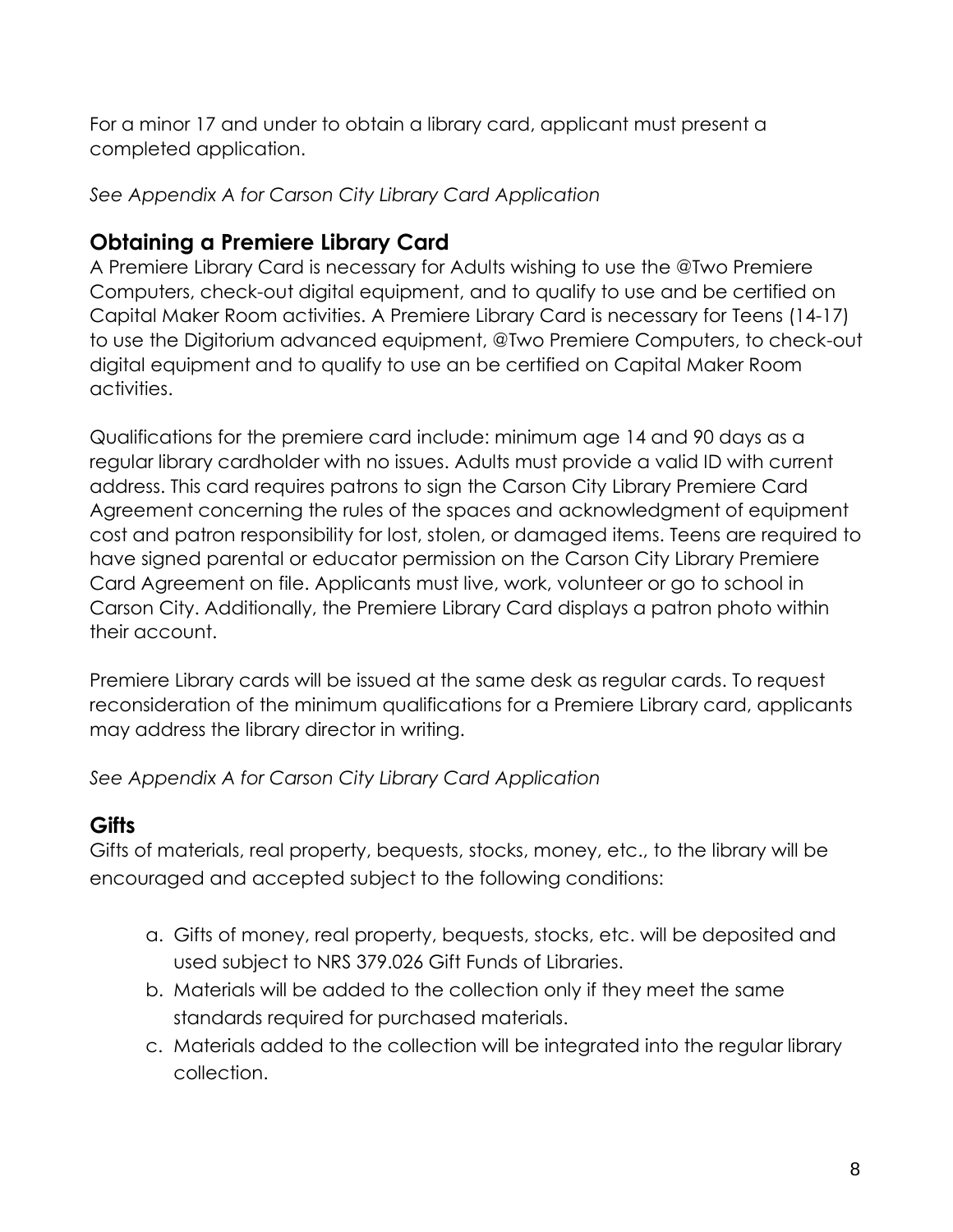- d. Materials which do not meet the criteria required for purchased material and/or material no longer useful to the library will be disposed of in the same manner as other material.
- e. Gifts may be acknowledged by letter of receipt for tax purposes if requested by donor. No monetary value of these gifts will be stipulated by the library.
- f. Gifts of personal property, art objects, portraits, antiques, and other objects will be accepted only if deemed useful and appropriate to the library according to good library practice.

#### **Reconsideration of Library Materials**

A singular obligation of the public library is to reflect within its collection differing points of view on controversial or debatable subjects. The Carson City Library does not promulgate particular beliefs or views, nor does the selection of an item express or imply endorsements by the library of the viewpoint of the author.

Patrons who request the reconsideration of library materials will be asked to put their requests in writing by completing and signing the form appended to this policy.

*See Appendix C for the Reconsideration of Library Materials Form.*

# **Technology at the Carson City Library**

The Carson City Library has a strong backbone of digital literacy programs and resources offering tools and learning opportunities to help students of every age become, not just consumers of digital content, but makers and adept users as well.

An inventory of computers and other digital devices in the library system include laptops, desktops, high end computers, tablets, cameras, video cameras, and ereaders. Spaces for technology use and programs are designated throughout the library.

Time limits and use on all public computing devices are as follows but are subject to change by Library management: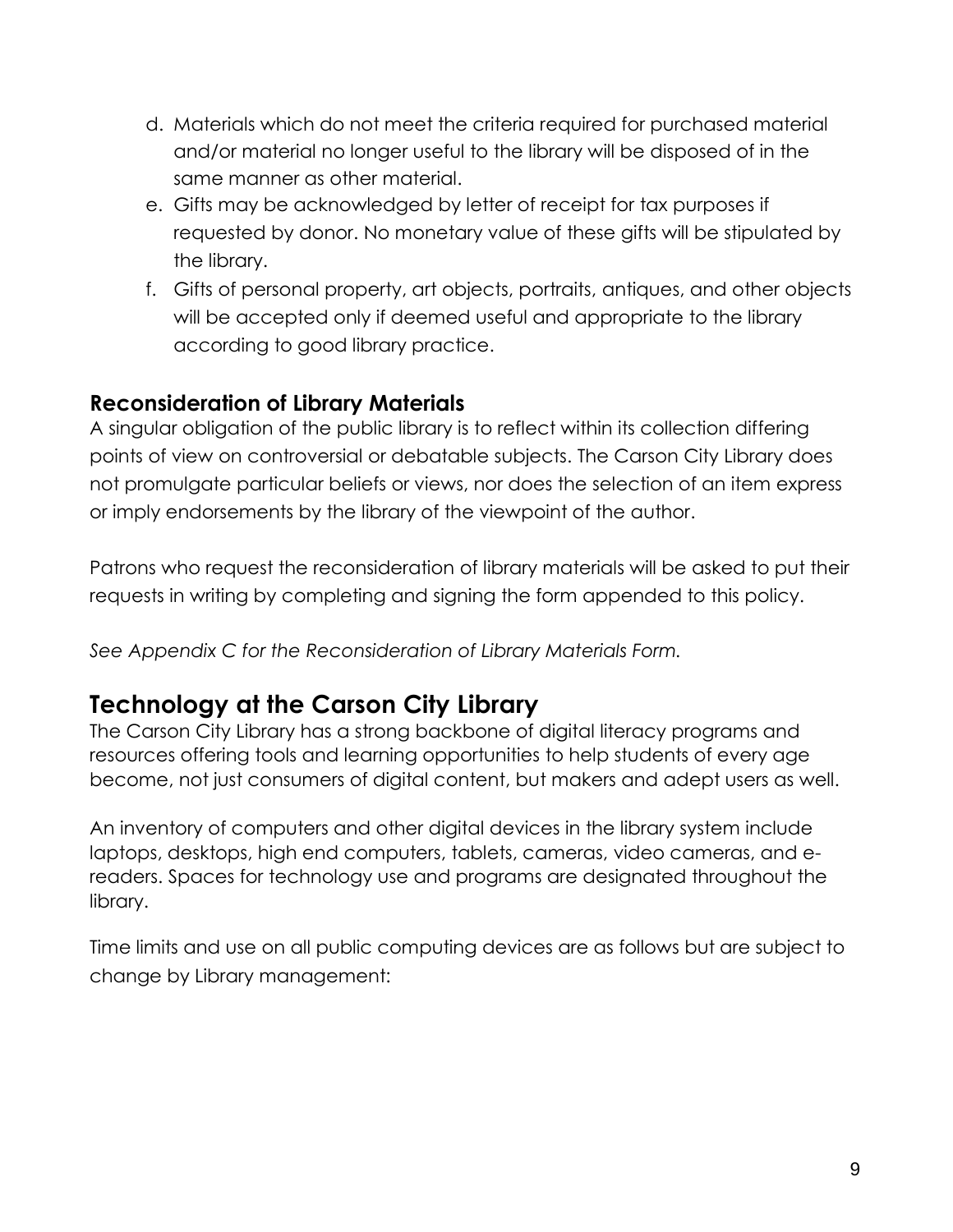|                                            | Internet Only                  |                                | Premiere                       |            |
|--------------------------------------------|--------------------------------|--------------------------------|--------------------------------|------------|
| Space                                      | Card                           | Regular Card                   | Card                           | Sessions   |
| Adult Portal (2 <sup>nd</sup> Floor)       | $X(18 \text{ and } \text{up})$ | $X(18 \text{ and } \text{up})$ | $X(18 \text{ and } \text{up})$ | $2 - 1$ hr |
| Adult Mac (2 <sup>nd</sup> Floor)          |                                | $X(18 \text{ and } \text{up})$ | $X(18 \text{ and } \text{up})$ | $2 - 1$ hr |
| Scanner Station (2 <sup>nd</sup> Floor)    |                                | $X(18 \text{ and } \text{up})$ | $X(18 \text{ and } \text{up})$ | $2 - 1$ hr |
| Microfilm Station (2 <sup>nd</sup> Floor)  |                                | $X(2 \text{ and } \text{up})$  | $X$ (14 and up)                | $2 - 1$ hr |
| Conversion Station (2 <sup>nd</sup> Floor) |                                | $X(14 \text{ and } \text{up})$ | $X(14 \text{ and } \text{up})$ | $2 - 2$ hr |
| Premiere Computers (2 <sup>nd</sup> Floor) |                                |                                | $X$ (14 and $up$ )             | $2 - 2$ hr |
| Children's Technology (1st Floor)          | $X (2-17)$                     | $X (2-17)$                     | $X(14-17)$                     | $2 - 1$ hr |
| Children's Homework (1st Floor)            | $X (2-17)$                     | $X (2-17)$                     | $X(14-17)$                     | $2 - 1$ hr |
| Digitorium (1st Floor)                     |                                | $X(14-17)$                     | $X(14-17)$                     | Varies     |
|                                            |                                |                                |                                | $2 - 30$   |
| Express Computers (2nd Floor)              | $X(18 \text{ and } \text{up})$ | $X(18 \text{ and } \text{up})$ | $X(18 \text{ and } \text{up})$ | minute*    |

In the designated technology areas, the time sessions are as follows:

\* Using express computer sessions removes ability to use other sessions.

As long as there are no reservations, the time will increase in ten-minute increments until someone makes a reservation in that area.

Laptop computers and Chromebooks that are available at the Information Desk may be checked out for a one-hour session, with an additional one-hour session if available, by patrons 18 years or older with a library card for 90 days and in good standing.

The second floor of the main library, as well as the library's 800 square foot auditorium, has been converted into technology commons spaces. Policies governing dedicated technology spaces, technology equipment use, internet access, and technology programs are outlined within:

#### **Dedicated Technology Spaces within the Library**

- 1. [@Two Training Hub on the second floor contains seating for 9 and a fully](mailto:@Two) [integrated audio/visual teaching system within a partitioned room](mailto:@Two) to promote maximum engagement. [Classes will be taught by Carson City Librarians and](mailto:@Two) [qualified mentors/interns and is designed for patrons 14 and up with all levels of](mailto:@Two) technology skill. Computers feature Microsoft Office, Adobe Photoshop Elements, Adobe Premiere Elements, and Internet capabilities and Solidworks.
- 2. Express Computers on the first floor provide express access to computers and the internet near the available coin machine and printing.
- 3. [@Two Premiere Computers on the second floor contains high-end desktop](mailto:@Two) computers (PC and Mac) featuring Adobe Master Collection and AutoDesk, capable of producing amateur to professional quality digital content. Users will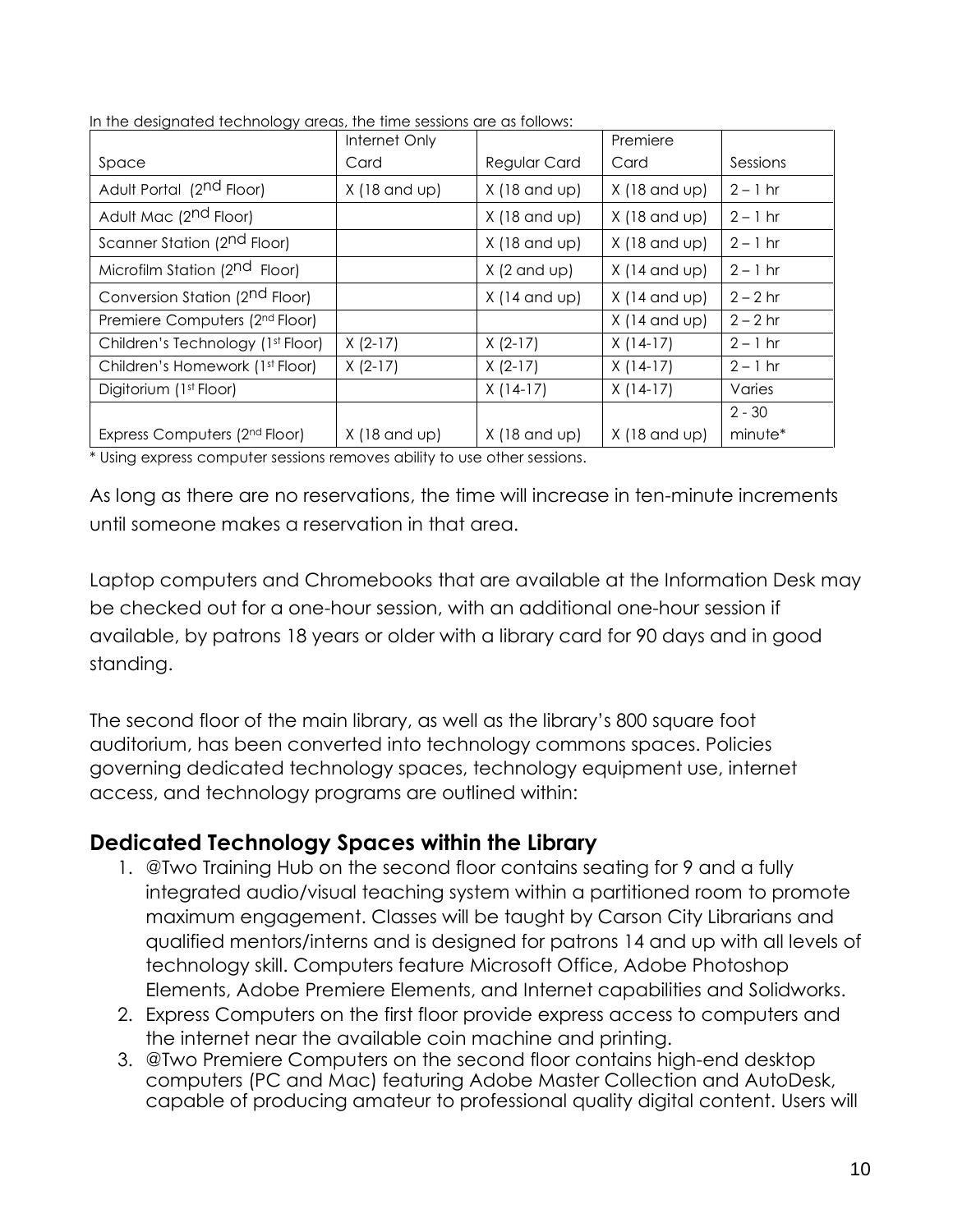have the opportunity to craft digital content and outputs though digital videos, music, photography, websites, graphic design, animation, computer aided drafting, podcasts, presentations, and other forms of digital production. A Premiere Library card is required.

- 4. Public computing on the second floor contains PCs and a Mac open to the public during regular library hours. Note: of the general use computers one is a conversion station, one has a large scanner and one is a microform reader/printer.
- 5. [@Two Children's Technology on the first floor is designed for children \(2](mailto:@Two)-13 years of age). The Children's Technology consists of three sections:
	- a. General use PCs with homework stations.
	- b. A game space to promote game play and development as an educational tool.
	- c. Early literacy computer stations.
- 6. The Digitorium is a technology commons located in the library's auditorium space. Designed for school related programs and projects for high school students (14-17 years of age), secondary school teachers and their classes. Technology Includes:
	- MacBook Pro Computers with Microsoft Office (some machines will include Adobe Master Collection, Adobe Premiere/Photoshop Elements, and other creative software.
	- High Speed Internet
	- Built In Projector and Screen
	- Video Camera
	- Sound Booth
	- Green Screen Area
	- Tables and Booths for groups for 2-6
	- A teen production lab with Mac computers featuring Microsoft Office, Agent Cubes (game design), and Internet access.
	- Teen homework stations with PC computers featuring Microsoft Office, Publisher, and Internet access.
	- A game space to promote game play and development as an educational tool. Video gaming is available to any teen (14-17 years of age) with a library card in good standing.
- 7. The Capital Maker Room is the Library's MakerSpace. This space requires a Premiere Library Card and provides access to a portable green screen, large format printer, laser cutter, 3D printer, 3D scanner, Carvey Mini CNC machine, sewing machines, embroidery machine, soldering, and oral history recording equipment.

#### **Technology Equipment use within and outside of the Library**

Borrowing Policies and Procedures\*:

- 1. For equipment checkout and use within designated technology areas, a Premiere Library Card is needed.
- 2. Premiere Library Card is required for Kindle checkout.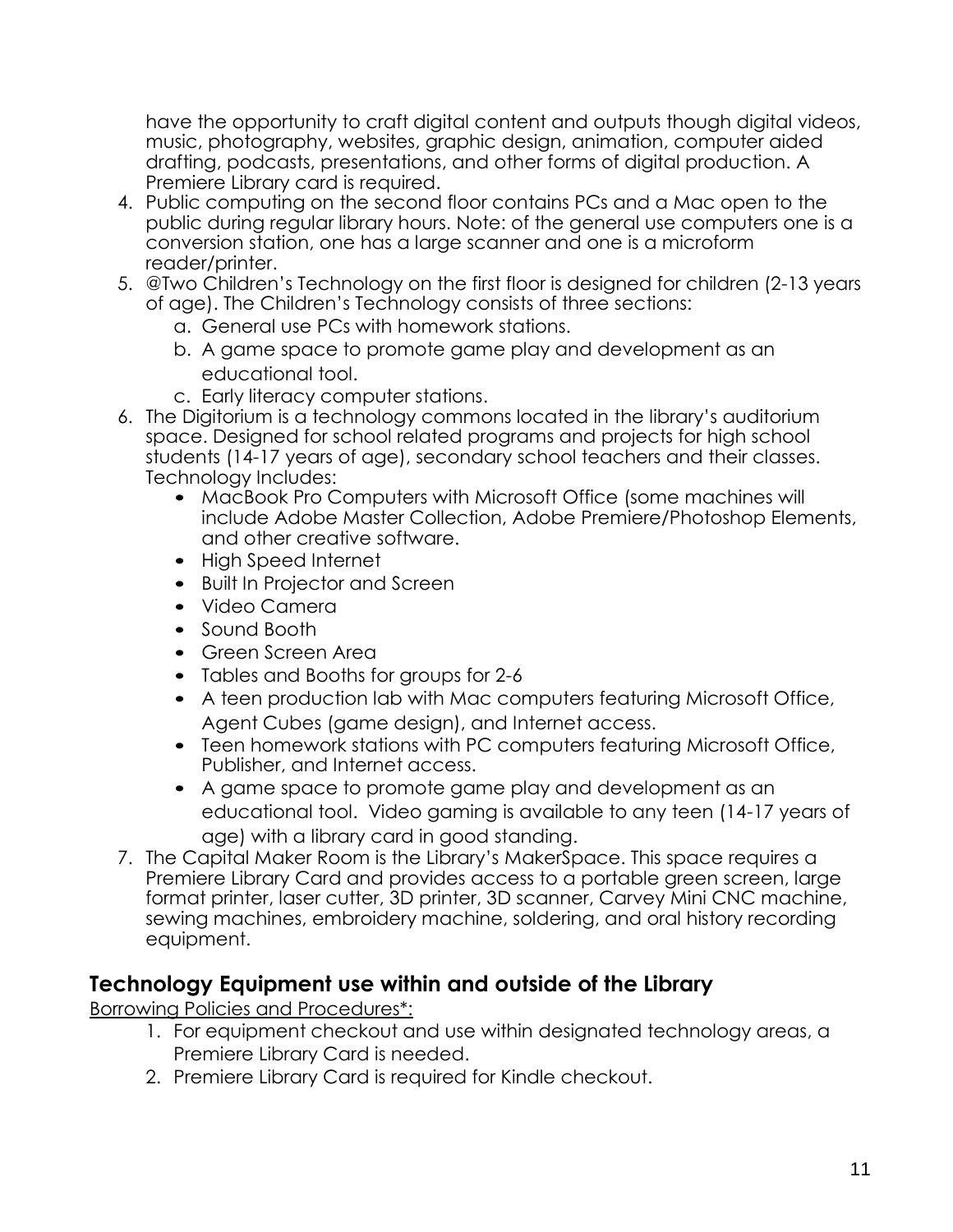\*Each Premiere Library Cardholder is required to sign a waiver acknowledging their responsibility for any damage or misuse of equipment upon checkout. Minors must have parental or educator permission/signature forms on file to use the equipment that acknowledges the cost of equipment and responsibility for damaged or lost items.

Rules and Regulations for the Use of Equipment, Software and Technology Space

- 1. Outside equipment must be approved by librarians before use in designated technology areas.
- 2. Patrons may not share library card login information with other users.
- 3. [The @Two Premiere Computers and Digitorium priority use is for digital media](mailto:@Two) [projects.](mailto:@Two)
- 4. All checkouts and check-in for digital equipment will be handled at the Information Desk.
- 5. An overdue fee of \$5.00 per day will be added to users' accounts for late items. If an item is overdue for two weeks, the cardholder will be charged for the lost item. Users who lose or damage equipment will be charged the replacement cost of the equipment.
- 6. The library will not accept replacement purchases for lost equipment.
- 7. Every effort will be taken to separate use and digital media programming activities between Adults (18 and up) and Teens (14-17 years of age).
- 8. Outside software is prohibited from being uploaded on any equipment in designated technology areas. Suggestions to purchase or add software an[d](mailto:@Two) [equipment may be offered at the @Two help](mailto:@Two) desk and will be considered i[n](mailto:@Two) [within the @Two Digital Learning Center collection development policy.](mailto:@Two)
- 9. Personal equipment may be compatible with equipment in the designate technology areas. Prior approval from the librarian is required before outside equipment is used on library computers.
- 10.Individual files must be saved to personal external storage devices.
- 11.When computer speakers are active, headphones must be used at all times.
- 12.Personal items may not be left unattended in the library. Staff will not watch items for patrons. The Carson City Library assumes no responsibility for lost or stolen personal items.

## **Intellectual Property General Statement**

The Carson City Library has developed and designated technology spaces to facilitate technology, information, and library proficiency for patrons and businesses within the community. All materials produced in this space are property of the library patron producer. They may give permission for the library to use this material for marketing of the library via the Carson City Library Producers Agreement. *See Appendix D for Carson City Library Producers Agreement*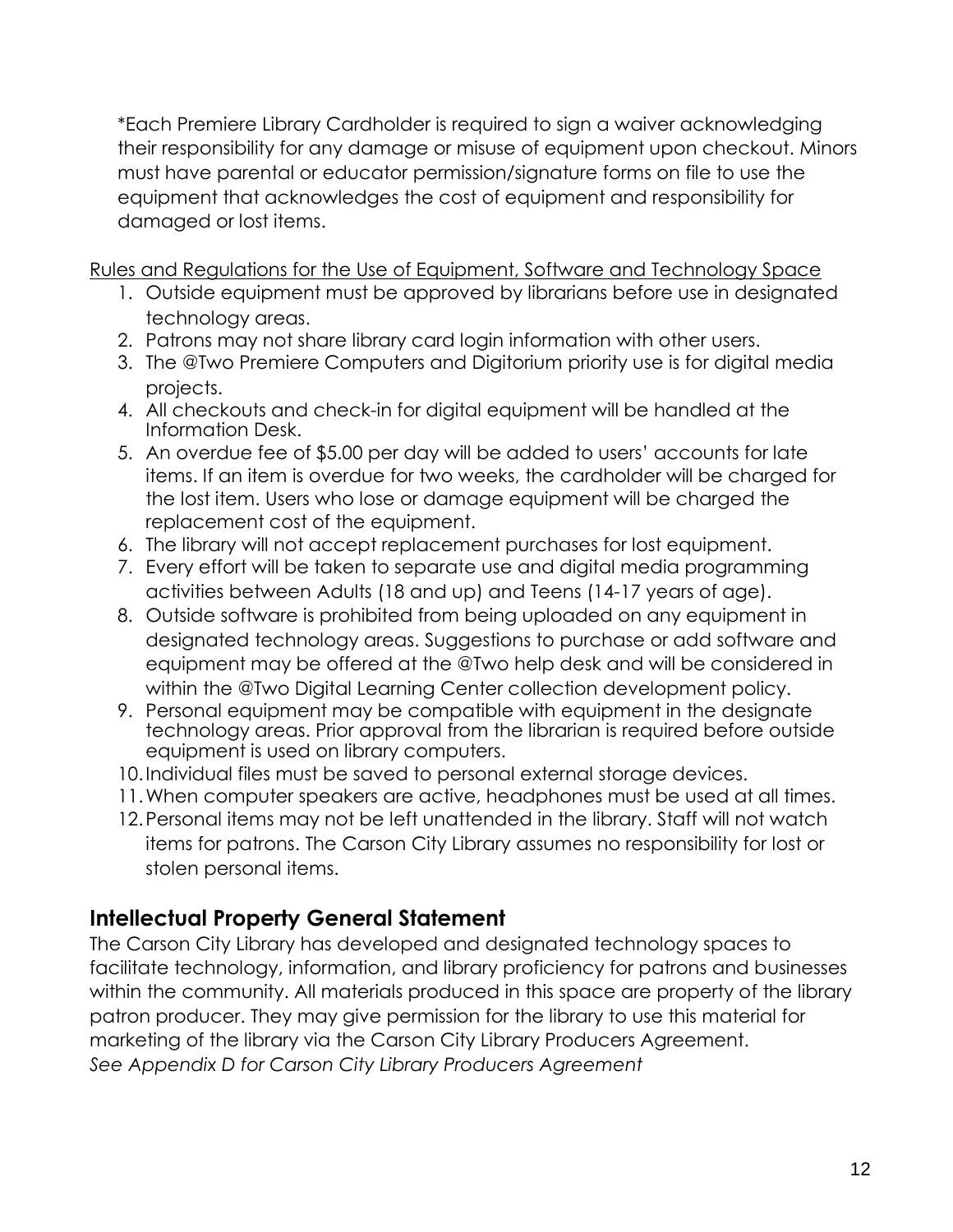#### **Carson City Library Internet Use**

The Carson City Library has no control over the information accessed through the Internet and cannot be held responsible for its content.

Carson City Library expressly disclaims any liability or responsibility arising from access to or use of information obtained through its electronic information systems or any consequences thereof.

Although many potentially valuable sources of information are located throughout the Internet, some resources and destinations contain material that some patrons may find offensive or inaccurate. The Carson City Library can neither verify the accuracy nor control the content of sources found on the Internet. As information consumers, patrons must use their own discretion in evaluating the validity and desirability of information found. The Carson City Library does not permit the viewing, downloading or printing of child pornography per NRS 200.730.

Materials obtained or copied on library computers may be subject to copyright laws which govern the making of reproductions of copyrighted works. Users must comply with U.S. Copyright laws and other applicable laws. The responsibility for any consequences of copyright infringement lies with the user; the Carson City Library expressly disclaims any liability or responsibility resulting from such use.

In an attempt to limit obscenity, viruses, and malicious downloads on networked computers, the Carson City Library utilizes filtering practices and filtering software on computers in the Children's and Young Adult areas and the Digitorium, on all computers on the second floor of the library, and the Express Stations on the first floor. However, the Carson City Library cannot guarantee that filtering technology will successfully block all inappropriate sites. Such controls cannot be absolutely foolproof. Parents and guardians must ultimately accept responsibility for determining appropriate use of the Internet by their minor children. Any restriction of the minor child's access to the Internet remains the sole responsibility of the parent, guardian, or caregiver.

Parents are encouraged to guide their minor child's use of the Internet and to read Child Safety on the Information Highway (Please see the website: [www.safekids.com\), produced jointly by the National Center for Missing and](http://www.safekids.com/)  [Exploited](http://www.safekids.com/) Children and the Interactive Services Association.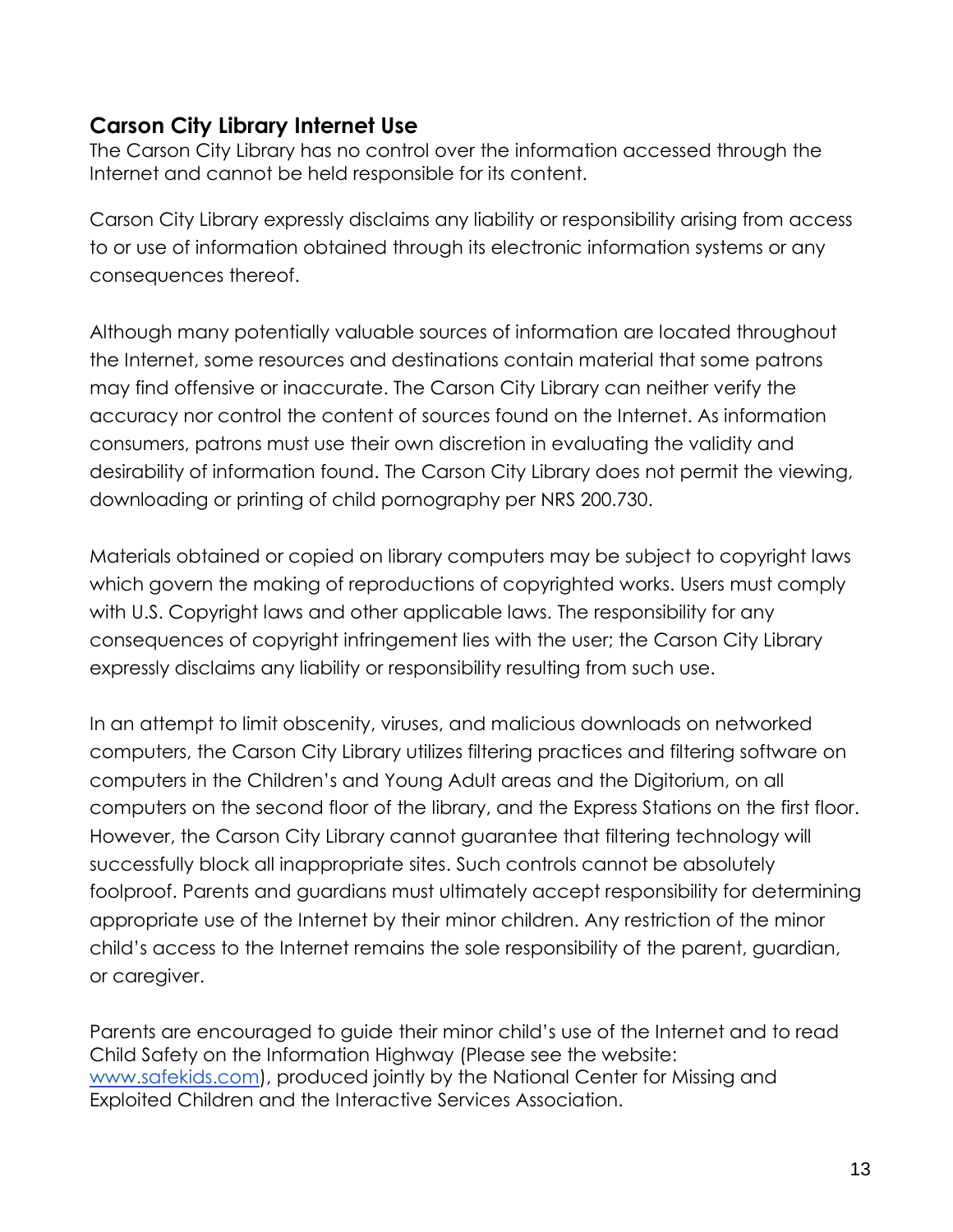Resources available on youth literacy computers include the Internet, Microsoft Office, and pre-loaded games. Use of youth literacy computers is on a first-come firstserve basis. No advance reservations will be taken.

The library's laptop computers or Chromebooks can be accessed without filtering via Wifi and are available for use inside the library by patrons 18 years of age and older. Laptops or Chromebooks may be checked out at the Information Desk.

## **3D Printing**

Three dimensional objects in plastic using a design that is uploaded from a digital computer file. A Premiere Library Card is required to use a 3D printer.

3D printers may be used only for lawful purposes. The public will not be permitted to use the Library's 3D printers to create material that is:

- 1. Prohibited by local, state or federal law.
- 2. Unsafe, harmful, dangerous or poses an immediate threat to the well-being of others (such use may violate the terms of use of the manufacturer).
- 3. Obscene or otherwise inappropriate for the Library environment (for examples of unacceptable conduct, see page 20).
- 4. In violation of another's intellectual property rights. For example, the printers will not be used to reproduce material that is subject to copyright, patent, or trademark protection.
- 5. For additional questions, please refer to the Library Rules and Regulations section of this policy manual.

The Library reserves the right to refuse any 3D print request. Instructions to request an appeals hearing can be found on page 23 under Hearings; Request for a Hearing. Staff will calculate the cost. [Payment is required before printing.](http://www.ic3dprinters.com/3d-printer-job-cost-calculator/)

Items printed from Library 3D printers that are not picked up within 10 days will become property of the Library. Items must be picked up by the individual who printed them and they must show a valid photo ID.

# **Rules and Regulations Overview**

Need for the Policy

The library serves all patrons in an equal manner and is open to everyone. The library's goal is to make information and resources available to every person in a secure environment.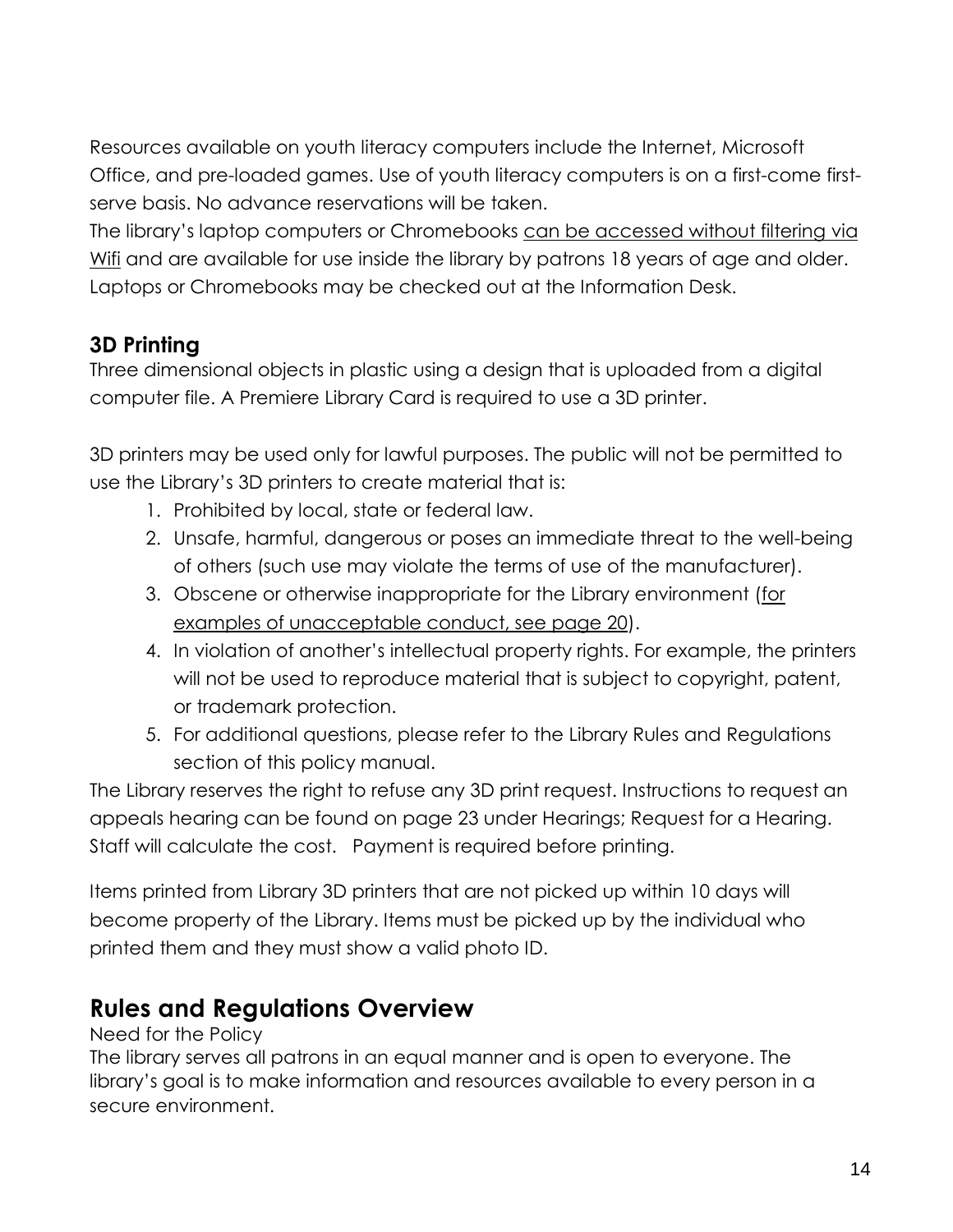Internal rules affecting the day-to-day operations of the library shall be developed according to policies set by the Board of Trustees as stated in the Patron Policy. Implementation of these rules and regulations shall be the responsibility of the Library Director and the library staff.

- 1. Signs shall be posted, whenever practical, stating restrictions or constraints on use of facilities (e.g. No Smoking), dress (e.g. No Wet Bathing Suits), or other situations, should they become necessary.
- 2. Written rules and regulations shall be made available to the public upon request. Duplication costs must be borne by the requestor, as established by the Library Director.
- 3. All rules and regulations affecting library use of materials, facilities, etc., shall conform to the Nevada Revised Statutes, Carson City Municipal Code, Patron Policy, and additional policies adopted by the Board of Trustees.

## **Carson City Library Patron Conduct**

#### Statement of Policy and Text

No one may engage in conduct that interferes with anyone else's ability or right to use and benefit from the library facilities. (See examples for types of unacceptable conduct.)

Patrons who engage in such conduct may receive a warning from the library staff and/or an opportunity to cease the violation or leave the library.

Illegal activity and or any willful or repeated violations of conduct or other posted library regulations (e.g. computer use rules) may result in removal from the facility and/or suspension of library privileges. Where authorized by federal, state or local law, conduct violations may also result in arrest. Enforcement will be by library staff or the Carson City Sheriff's Department.

#### Requirements and Guidelines

Patrons of the Carson City Library have a right to:

- A library environment free of unruly activity.
- Confidential access to library materials.
- Library materials that are complete and not defaced.
- Surroundings free from tobacco products, electronic smoking devices, and litter.

Patron conduct is unacceptable if it:

- Impedes other persons from a timely use of facilities or materials.
- Excludes others from using the library for its intended purpose.
- Results in injury to oneself or others.
- Results in damage to library materials, building, or equipment.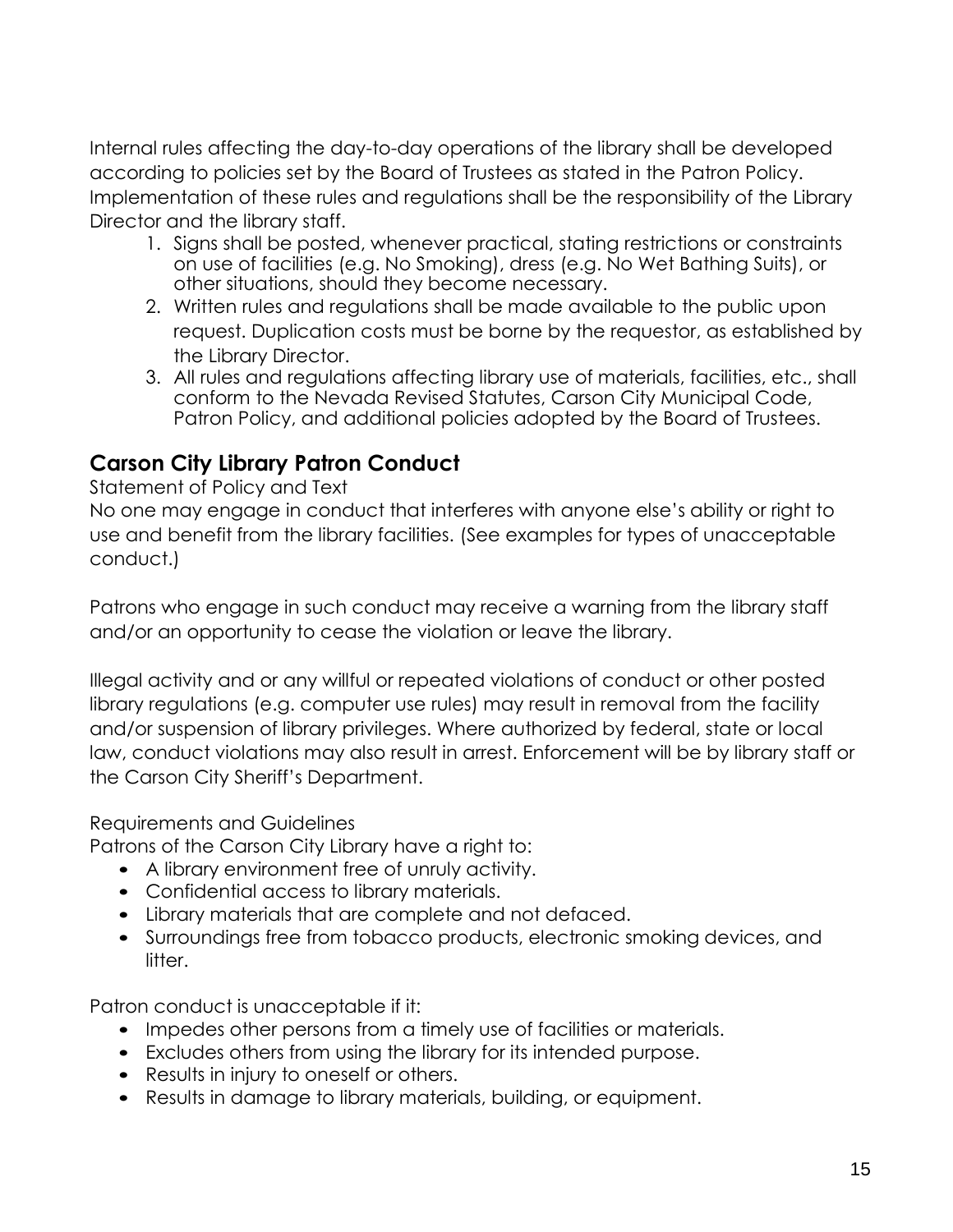Examples of unacceptable conduct include, but are not limited to the following:

- Behaviors that disturb the normal functioning of the library.
- Engaging in illegal activities.
- Being in possession of or under the influence of alcohol or drugs while in the library.
- Consuming food or beverages (except water in a closed container) in or around library computers.
- Sleeping.
- Any activities that interfere with or disrupt computer networks, library services, or equipment.
- Illegal behaviors, such as acting in a lewd or lascivious manner; voyeurism; peeping.
- Harassing, threatening, or intimidating staff or other patrons, including physical, sexual, racial, or verbal abuse.
- Bringing a weapon into the library.
- Vandalizing library facilities, equipment, or materials.
- Removing library materials without checkout.
- Inappropriate use of facilities or equipment.
- Using restrooms inappropriately.
- Blocking aisles or any other passages in such a way as to prohibit free flow of pedestrians, strollers, or wheelchairs.
- Using furniture of building facilities in ways which may cause damage or excessive or unreasonable wear, e.g. lying down, putting feet on chairs/walls etc.
- Leaving children 9 and younger unattended anywhere in the library, including the children's areas.
- Bringing any animals, except service animals or animals authorized by library staff, onto library property.
- Running, riding skateboards, scooters, roller shoes, roller skates, roller blades or similar devices inside the library facilities or on library premises. Such items are permitted inside the library provided they are carried, not ridden, and stowed away from the public right of way.
- Bringing bicycles, unicycles, tricycles or other similar conveyances into library facilities or leaving such conveyances at the entry or exit in a manner that blocks ingress or egress. This regulation does not apply to wheelchairs, other medical devices, strollers, or other similar devices, provided that they are utilized and stored in a manner that does not restrict public access.
- Camping in library facilities or on library grounds. "Camping" refers to the use of the library property for living or accommodation purposes.
- Leaving personal items unattended in the library or on the library premises.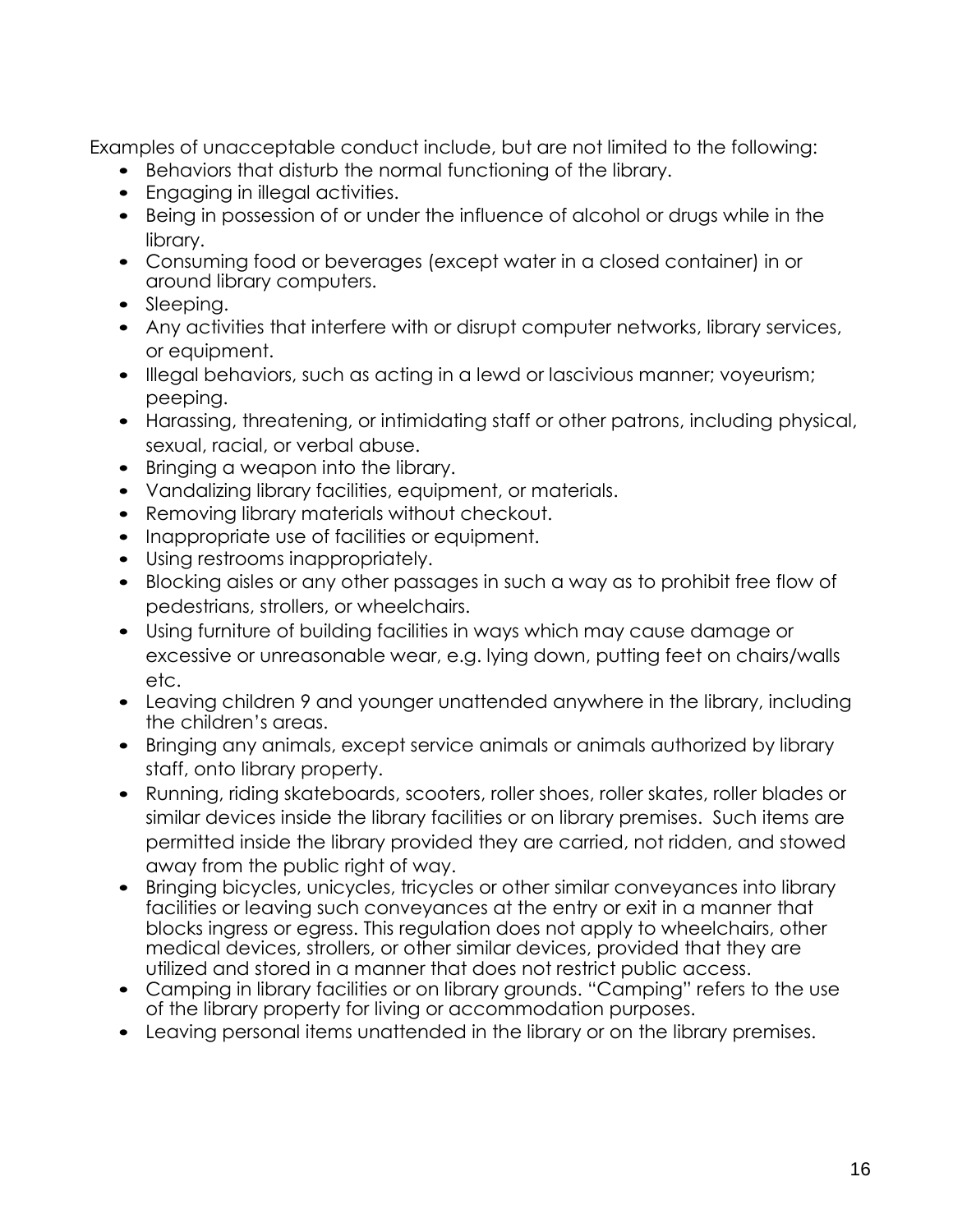### **Unattended Children in the Library**

In order to ensure a safe environment for all library patrons, children 9 years old or younger must be under appropriate supervision of a care giver at least 13 years of age at all times. Neither the city nor the staff of the library has custodial responsibility for unattended children. The city and the library assume no liability for unattended children.

If a child is left for more than one hour in the library, staff has the option of trying to reach the child's parents or calling the police. If the staff cannot locate the parents, the police will be notified.

If a child 13 years of age or younger is left at the library at closing, the library staff have the option of trying to locate the child's parents or calling the police. If the parents cannot be located, the police will be notified.

Carson City Ordinance/Code as amended supersedes any of the above.

#### **Weapons on Library Premises**

Except for weapons carried by active or honorably retired Nevada peace officers, firearms and other dangerous weapons or bombs are not allowed on the library premises unless written permission has been given by the Library Director.

The Library Director will arrange for a sign at each public entrance indicating that no firearms or other weapons are allowed in the building. (NRS 202.3673)

## **Patron Suspensions**

In order to preserve the peace and provide public access to the Carson City Library, the library may suspend access to the library for persons who fail to follow the library's established behavior guidelines, which are detailed in the Patron Conduct section. The library reserves the right at all times to immediately discharge a patron who is dangerous or in any way threatening library staff or other patrons.

#### Need for the Policy

The Suspension Policy describes actions that will be taken when patrons engage in conduct that is grounds for removal from and denial of access to the Carson City Library, the guidelines for suspension, and the suspended patron's right to a hearing.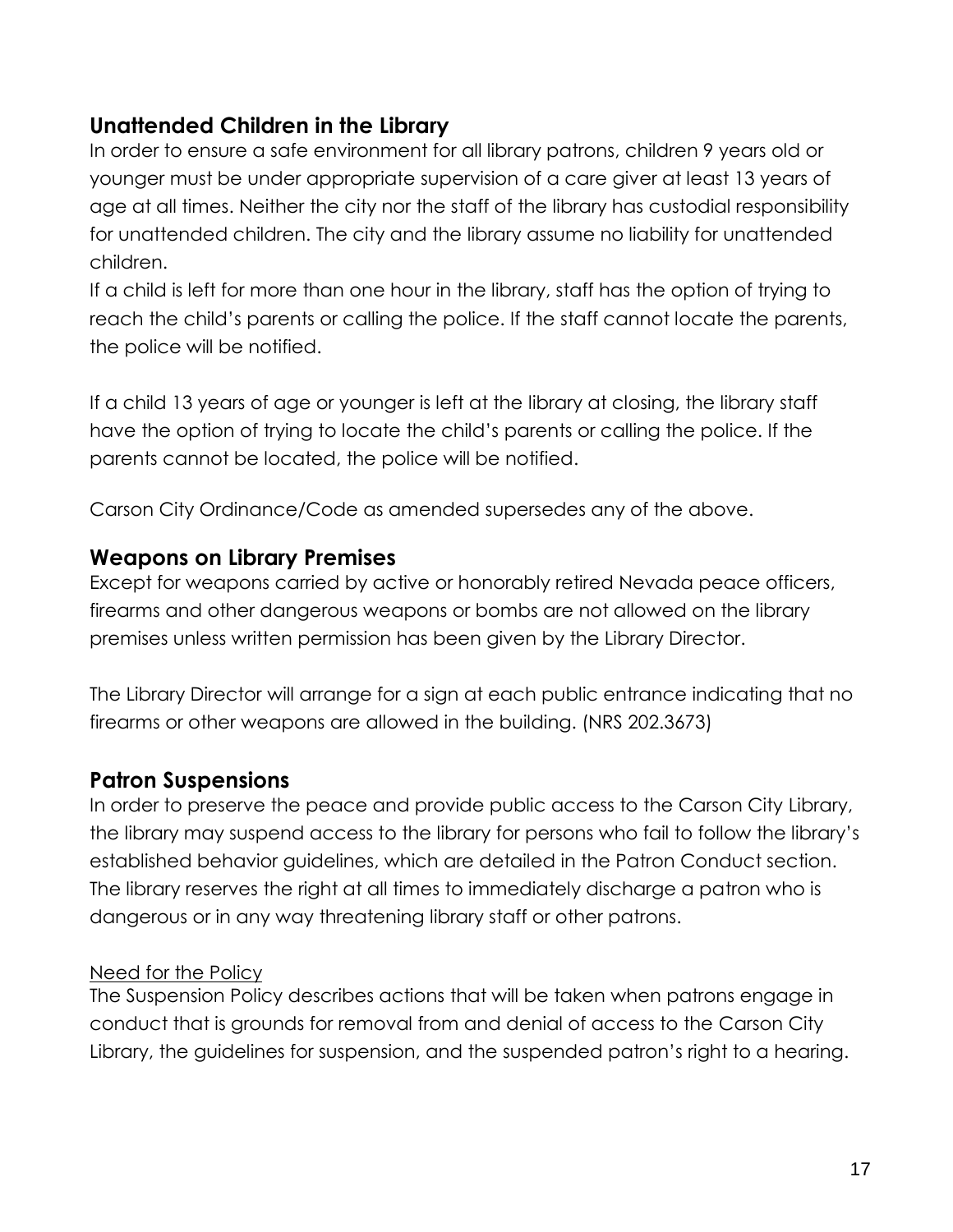#### Requirements & Guidelines

In order to be fair and equitable in the application of library behavior rules and to provide a documented record of the enforcement of these rules, authorized library staff members shall apply the following guidelines. Authorized library staff members are: Ranking staff members (defined as supervisors or staff members designated by a supervisor to act in that capacity) and Carson City Sheriff's Department.

#### 1-Day Suspension:

Some behavior may be disruptive enough to ask a patron to leave for the day. A written report is NOT required for "remainder of the day" suspensions. In order to suspend a patron for a day:

Authorized library staff will explain to the patron that they are engaging in disruptive behavior. Library staff will tell the patron what the disruptive behavior is and the importance of abiding by the rules. The patron will be advised that further violations of the rules will not be tolerated and may result in their being asked to leave for the day.

If the disruptive behavior continues after authorized library staff has admonished the patron, the patron may be asked to leave for the day. If the patron feels that the treatment is unfair, a supervisor or the Library Director may be called to hear the objection. The supervisor's or ranking staff member's decision will be final.

#### Longer than one-day suspensions:

Some disruptive behaviors may require that the patron be suspended for longer periods of time. Suspensions of longer than one day will be made at the discretion of the Library Director.

Longer than 1-day suspensions will be based on the severity of the behavior or will be issued if a patron continues to be disruptive after receiving at least one 1-day suspension.

Depending on the severity of the disruptive behavior, a patron may be suspended for a minimum of one week and a maximum of 52 weeks (one year).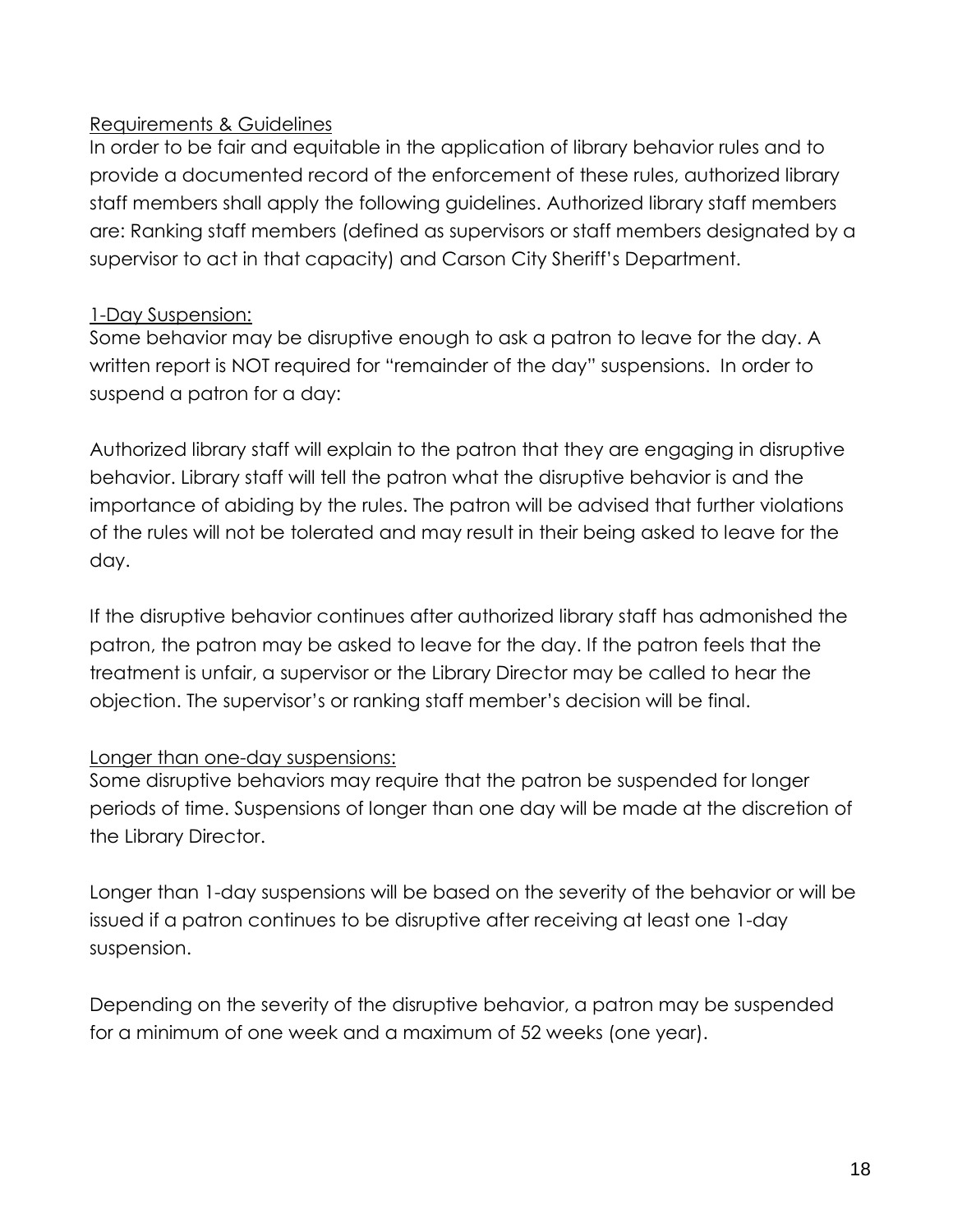If a decision is made to suspend a patron for more than the remainder of the day, the Library Director will complete Part A of the "Notice of Library Suspension" document. A copy of the completed document will be made available to the patron. In the case of a minor (under the age of 18), the library will attempt to notify the parent or guardian and provide the parent or guardian with a copy of the completed document.

Any patron who is suspended for longer than one day is entitled to a hearing. To receive a hearing, the patron must follow the directions on the "Notice of Library Suspension" and submit Part B of the "Notice of Library Suspension." In addition, the patron must return the forms to the Carson City Library within five (5) business days. The hearing officer will hold a suspension hearing at the library. A parent or guardian must accompany a minor (under the age of 18) to the hearing. The hearing officer's decision is final.

*See Appendix E for Notice of Library Suspension Form Part A.*

**Hearings** Requesting a Hearing:

If the library patron would like a hearing, they must complete and return Part B of the "Notice of Library Suspension" or 3D printing denial form within five (5) business days of the date of the notice of suspension was issued. The library must actually receive this within (5) business days; postmarks will not apply. *See Appendix F for Notice of Library Suspension From Part B.*

#### Hearing Date:

After the patron has returned Part B of the form, the library will send the patron a notice that will provide them with the hearing date, time and location. This notice will be mailed to the patron within (5) business days of the time the library receives the request for a hearing. If the patron does not have an address, they must return to the suspending library in five (5) business days to pick up the notice of hearing date, time and place.

Hearing Procedure:

At the hearing, the patron will be provided the opportunity to present evidence or reason why the suspension should be withdrawn. Suspensions will be withdrawn if the hearing officer determines by a preponderance of the evidence that the patron did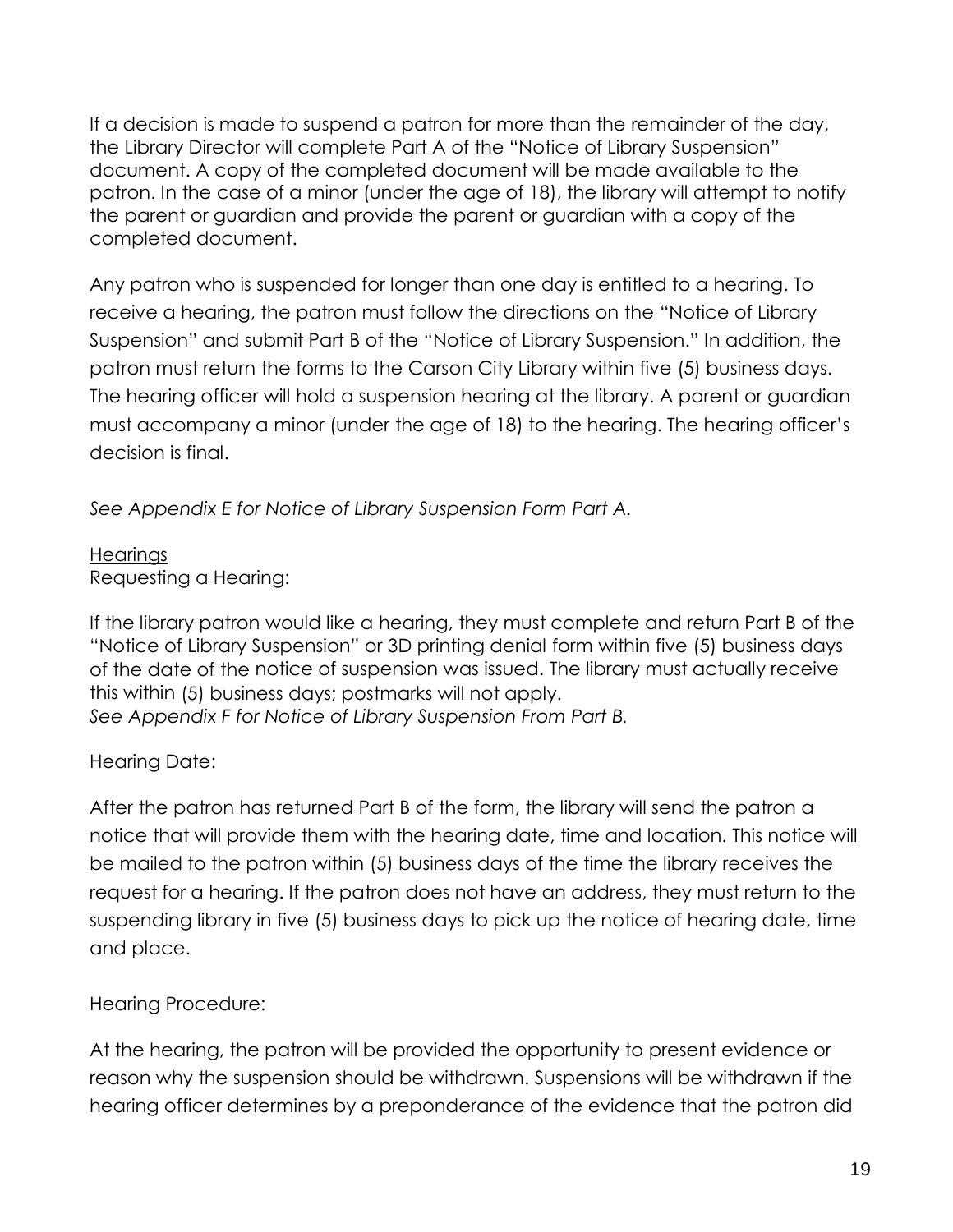not engage in the behavior listed on the "Notice of Library Suspension" form under "Reason for Suspension," and that this suspension is unwarranted. A parent or guardian must accompany a minor (under the age of 18) to the hearing. Hearing

Hearing Procedure – 3D Printing:

When you arrive for your hearing, you will be provided an opportunity to present evidence or reasons why this 3D printing denial should be withdrawn. The 3D printing denial will be withdrawn if the hearing officer determines by a preponderance of the evidence that you will not violate the 3D Printing section of this policy.

#### Hearing Determination:

At the conclusion of the hearing, the hearing officer will verbally tell the patron whether the suspension will be modified or withdrawn. The hearing officer will tell the patron the factual reasons for his or her decision. Within five (5) business days of the date of the hearing, the hearing officer will mail the patron a "Suspension Hearing Determination Letter" that will reiterate what the patron was told at the hearing. If the patron does not have a mailing address, they may return to the Carson City Library after five (5) business days to pick up a copy of the hearing determination. The hearing determination will include findings of fact in support of the decision.

The hearing officer's decision is final.

*See Appendix F for the Hearing Determination Letter Form.*

## **Privacy of Records**

The privacy of patrons' records shall be protected by:

- 1. Treating registration and circulation records as confidential in nature, in accordance with NRS 239.013.
- 2. Not making patron records available to anyone except by proper legal process, order, or subpoena under the law.
- 3. Carson City Library procedures for Law Enforcement visits related to the USA Patriot Act.

(Adopted 1/14/2003)

#### **Procedure for Law Enforcement visits related to the USA Patriot Act**

The Carson City Library will comply with the law as it related to the USA Patriot Act, including confidentiality laws of federal and state governments and any lawful and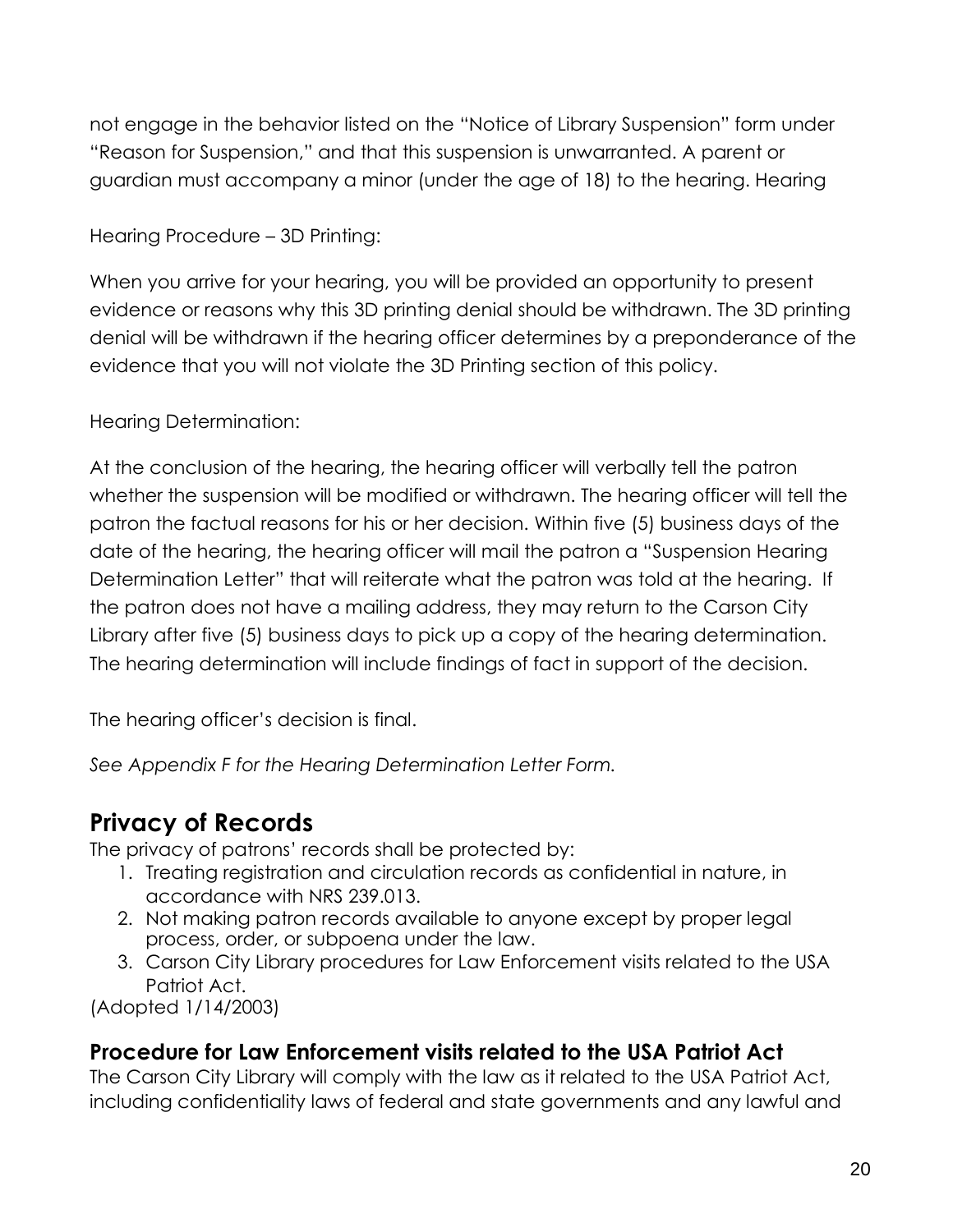appropriate court order or search warrant. As the library board, administrators, and staff, we recognize our responsibility to protect the privacy of our patrons while responding to legitimate national security concerns. Each order of search warrant will be dealt with on a case-by-case basis in conjunction with our legal counsel to ensure compliance with security concerns and laws as well as our confidentiality obligations. It is important to state that we do not police what library users read or access in the library. Libraries must support and ensure the freedom to read, to view, to speak and to participate as guaranteed by the First Amendment.

#### USA Patriot Act Guidelines

Designated persons responsible for handling law enforcement requests include the Library Director and the City District Attorney. In the absence of the Library Director the acting director(s) are responsible for handling law enforcement requests.

All staff shall be familiar with procedures for handling law enforcement requests. They should understand that it is lawful to refer the agent or officer to an administrator in charge and that they do not need to respond immediately to any request.

Library staff and the library's legal counsel shall be familiar with the library's confidentiality policy and the state confidentiality statute in Chapter 230 of NRS, which reads as follows:

• "Any records of a public library or other library which shall contain the identity of a user and the books, documents, films, recordings or other property of the library which he used are confidential and not public books or records within the meanings of NRS 239.010. Such records may be disclosed only in response to an order issued by a court upon a finding that the disclosure of such records is necessary to protect the public safety or to prosecute a crime."

#### Staff Procedures

Staff shall immediately ask for identification.

Staff shall refer the agent to the library director or other designated officer of the institution, even with a court order. In weekends or evenings, use the authority list to contact the Library Director or acting director(s).

#### Library Administration Procedures

Library administration shall contact the library's legal counsel and fax a copy of the agent's identification and court order/search warrant to them.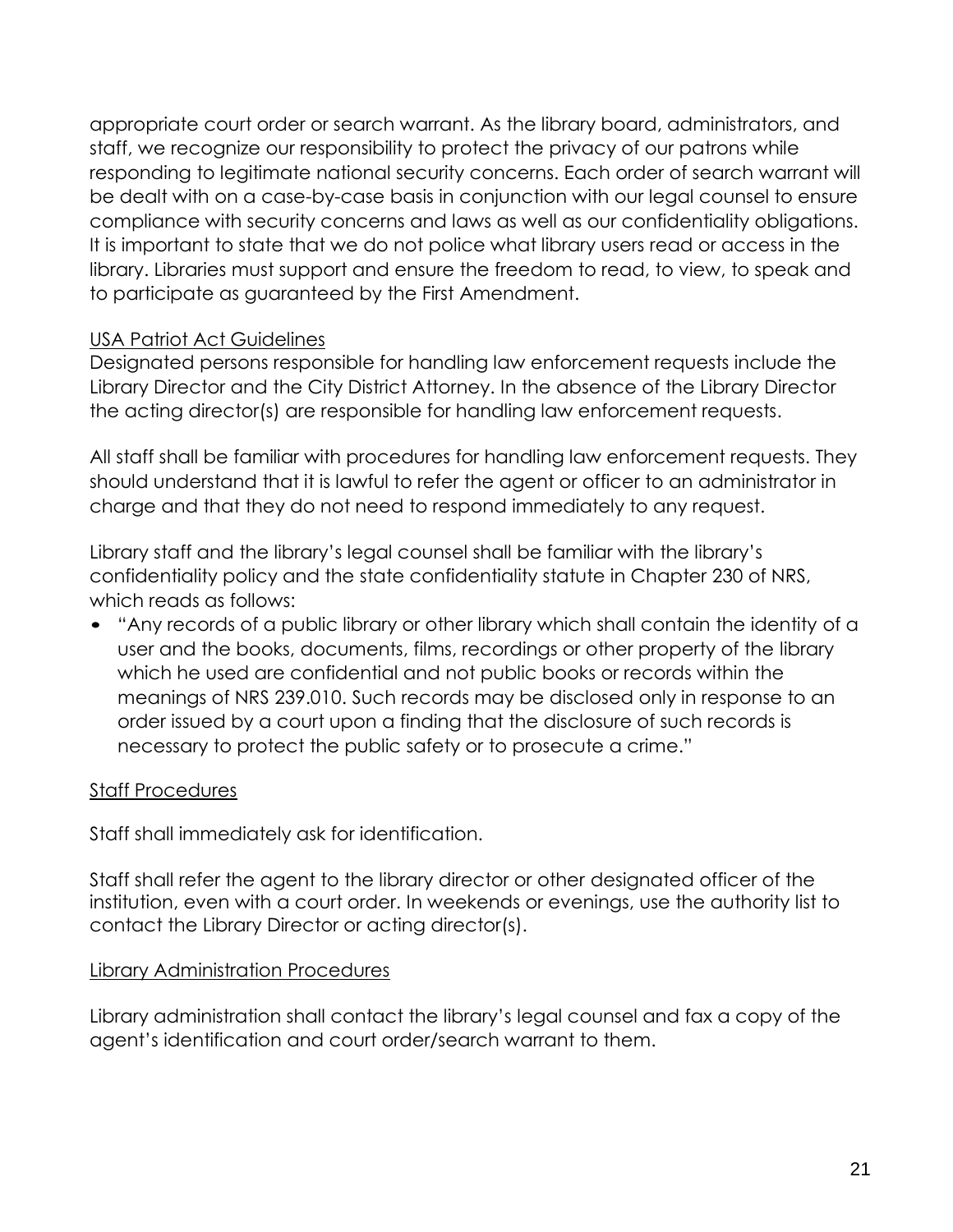The Library Director or designated officer shall meet with the agent, with library counsel or another colleague in attendance.

If a search warrant is presented, unlike a subpoena, it is executable immediately after the Library Director or designated acting director(s) is served with the court's orders. Library counsel should be present before the search begins to assure that the search conforms to the terms in the search warrant.

Only the records identified in the warrant are to be produced. No other users' records should be viewed or scanned.

Library administration shall retain a copy of the agent's identification and the court order/search warrant for the files.

The library shall have plans in place to address service interruptions and any necessary backups for equipment and software.

Upon completion, the Library Director or designee shall review the court order with the library counsel to ensure that the library complies with any remaining requirements. Library administration shall review library policies and staff response and make any necessary procedural revisions after each encounter.

All media communication shall be through library administration.

*The policy provisions contained herein bestow no rights upon any person, which can be exercised against Carson City, the Carson City Library Board, the Carson City Library, or any representative thereof.*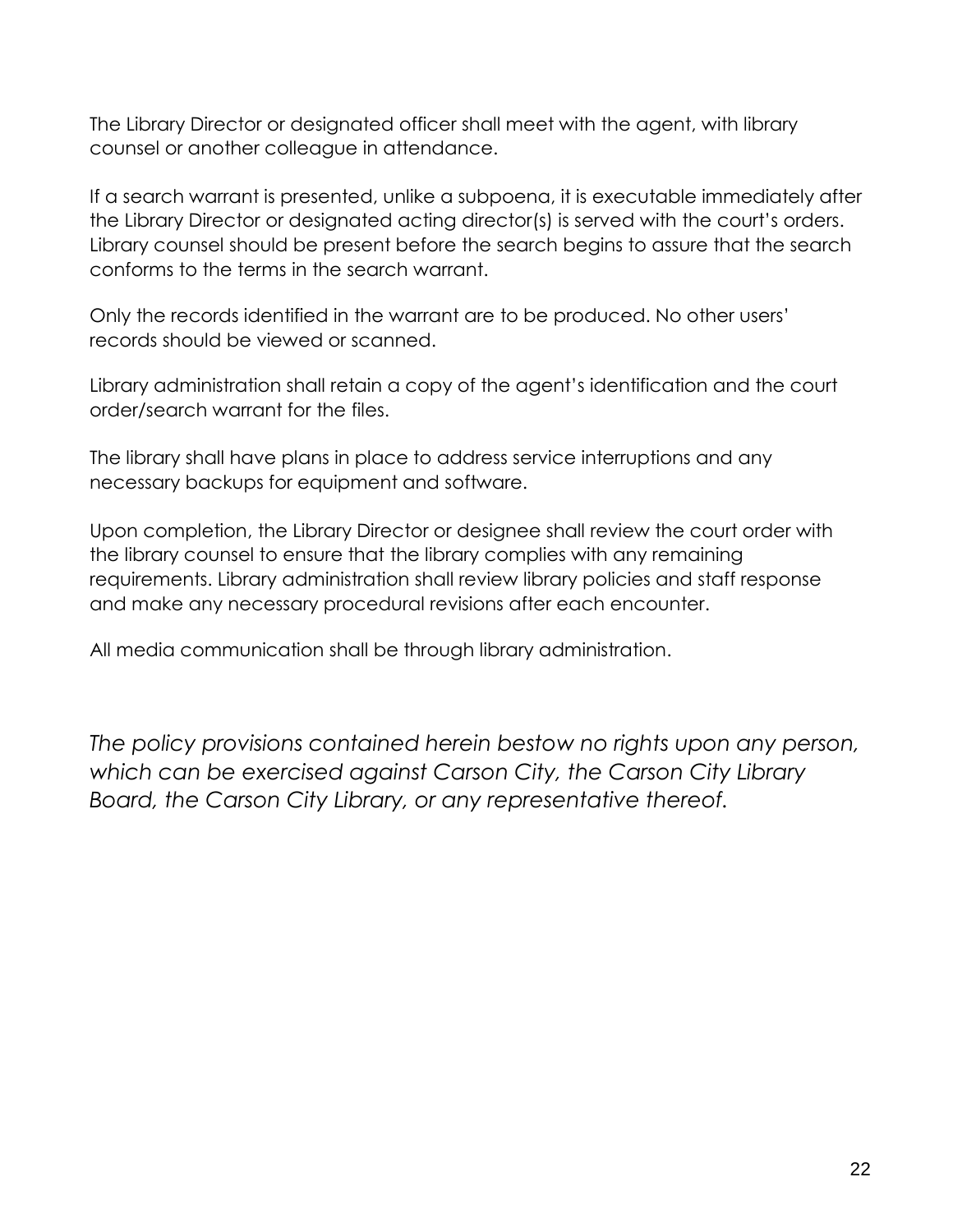# **APPENDICIES**

INTENTIONALLY LEFT BLANK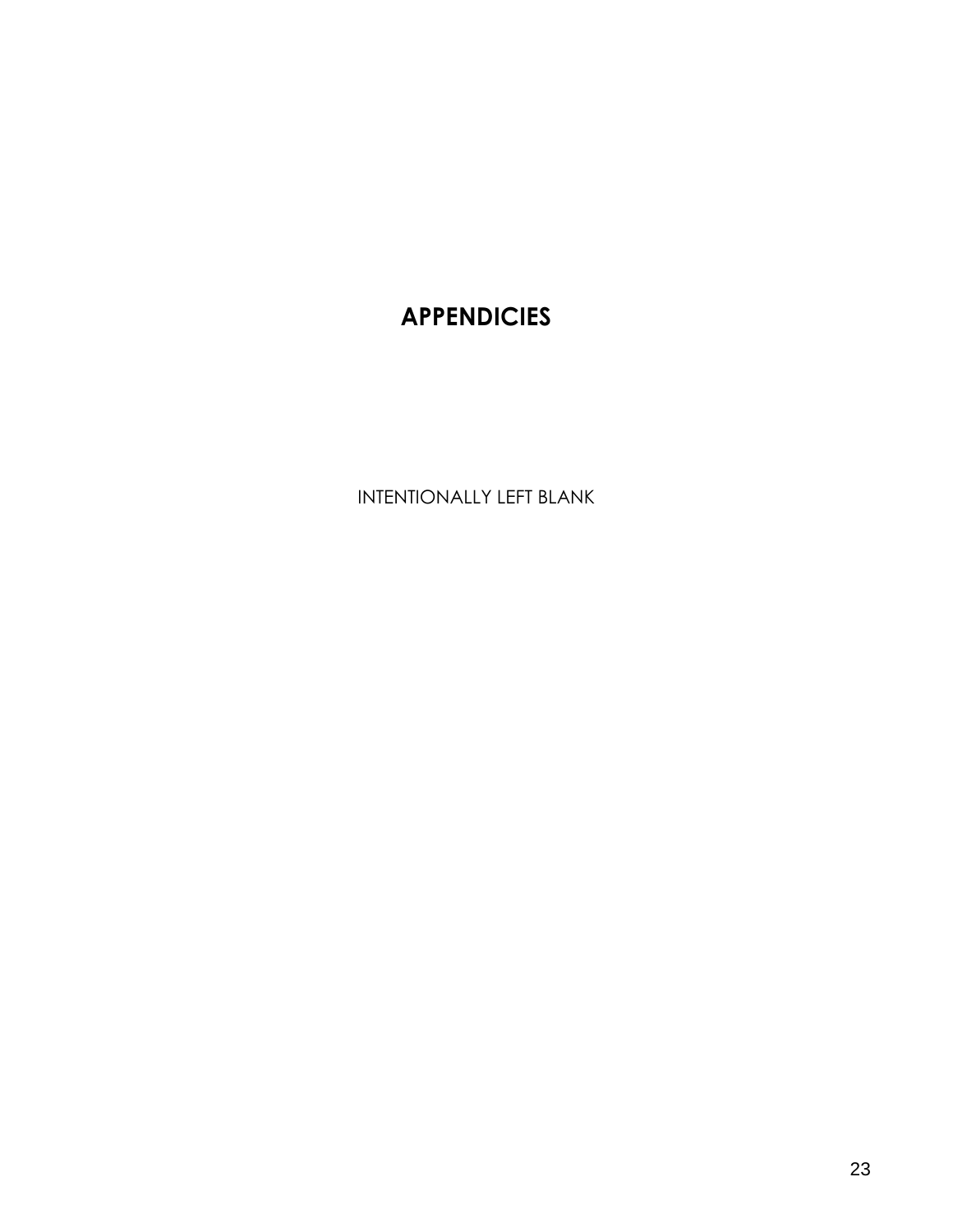# **Appendix A**

Library Card Application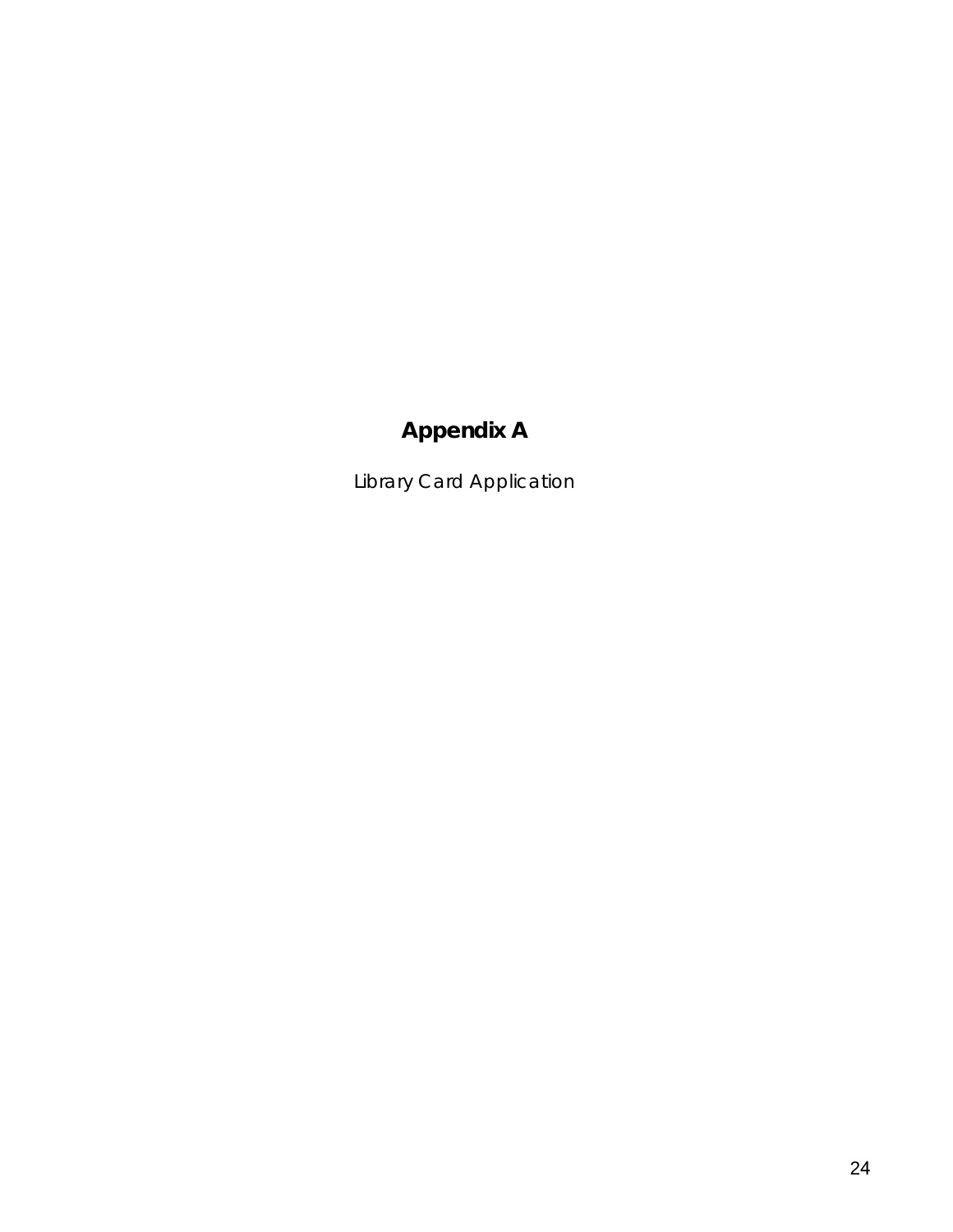# **Carson City Library Card Application**



**Individual receiving a library card must be present.**

| Please check one of the following:                                                                                                                                                                                                                                                                                                                                               | Check all that apply:                                                                                                                                                                                                                                                |
|----------------------------------------------------------------------------------------------------------------------------------------------------------------------------------------------------------------------------------------------------------------------------------------------------------------------------------------------------------------------------------|----------------------------------------------------------------------------------------------------------------------------------------------------------------------------------------------------------------------------------------------------------------------|
| Internet Only Card<br><b>Requirement:</b> Completed library card application<br>- no photo ID required<br><b>Standard Library Card</b><br>Requirement:<br>(Adults) Completed library card application<br>and valid photo ID**<br>(Under 18) Completed library card application<br>- no photo ID required<br><b>Premiere Library Card</b><br>Requirement:                         | Live in Carson City?<br><b>Work in Carson City?</b><br>Go to school in Carson City?<br><b>Volunteer in Carson City?</b>                                                                                                                                              |
| (Adults) Completed library card application and<br>valid photo ID.** Must live, work, attend school, or<br>volunteer in Carson City<br>(Ages 14-17) Completed library card application<br>and valid school/photo ID or school schedule<br>(For all Premiere applicants) Current library card<br>in good standing* for 90 days is required unless<br>waived by library management | * A library card in "good standing" is a<br>record free of fees or overdue items.<br>** If you do not have a valid photo ID, you will<br>need another form of photo ID and proof of<br>address, such as mail, lease agreement, car<br>registration, or utility bill. |

|                                   |                   | Last Name:               |                                                                                                                                                                                                                                          | <b>First Name:</b>                                      |       | $M I$ :        |
|-----------------------------------|-------------------|--------------------------|------------------------------------------------------------------------------------------------------------------------------------------------------------------------------------------------------------------------------------------|---------------------------------------------------------|-------|----------------|
|                                   |                   | <b>Mailing Address:</b>  |                                                                                                                                                                                                                                          |                                                         |       |                |
|                                   | ard.<br>ن         |                          |                                                                                                                                                                                                                                          |                                                         |       |                |
|                                   |                   |                          | Zip Code Street Address/PO Box                                                                                                                                                                                                           |                                                         | City  | State          |
|                                   | Internet Only     | <b>Physical Address:</b> |                                                                                                                                                                                                                                          | If physical address is the same as mailing, check here: |       |                |
| applicants fill out both sections |                   |                          | Zip Code Street Address                                                                                                                                                                                                                  | <b>City</b>                                             |       | State          |
|                                   |                   | <b>Birth Date:</b>       | $M$ D $Y$                                                                                                                                                                                                                                |                                                         |       |                |
| other                             |                   |                          | To receive text notifications, please list your cell phone number and carrier.                                                                                                                                                           |                                                         |       |                |
| $\overline{4}$                    |                   |                          | Phone: ( ) Cell: ( ) Cell: ( ) Cell: ( ) Carrier:                                                                                                                                                                                        |                                                         |       |                |
|                                   |                   |                          | Work Phone: (                                                                                                                                                                                                                            |                                                         |       |                |
|                                   |                   |                          | By obtaining this library card you accept responsibility for all items checked out.<br>Please report lost or stolen cards and changes in contact information.<br>(Premiere Library Card applicants must also fill out the reverse side.) |                                                         |       |                |
|                                   | Signature:        |                          |                                                                                                                                                                                                                                          |                                                         | Date: |                |
|                                   | <b>Staff Use:</b> |                          | Barcode [Place barcode here]                                                                                                                                                                                                             | Date                                                    |       | Staff initials |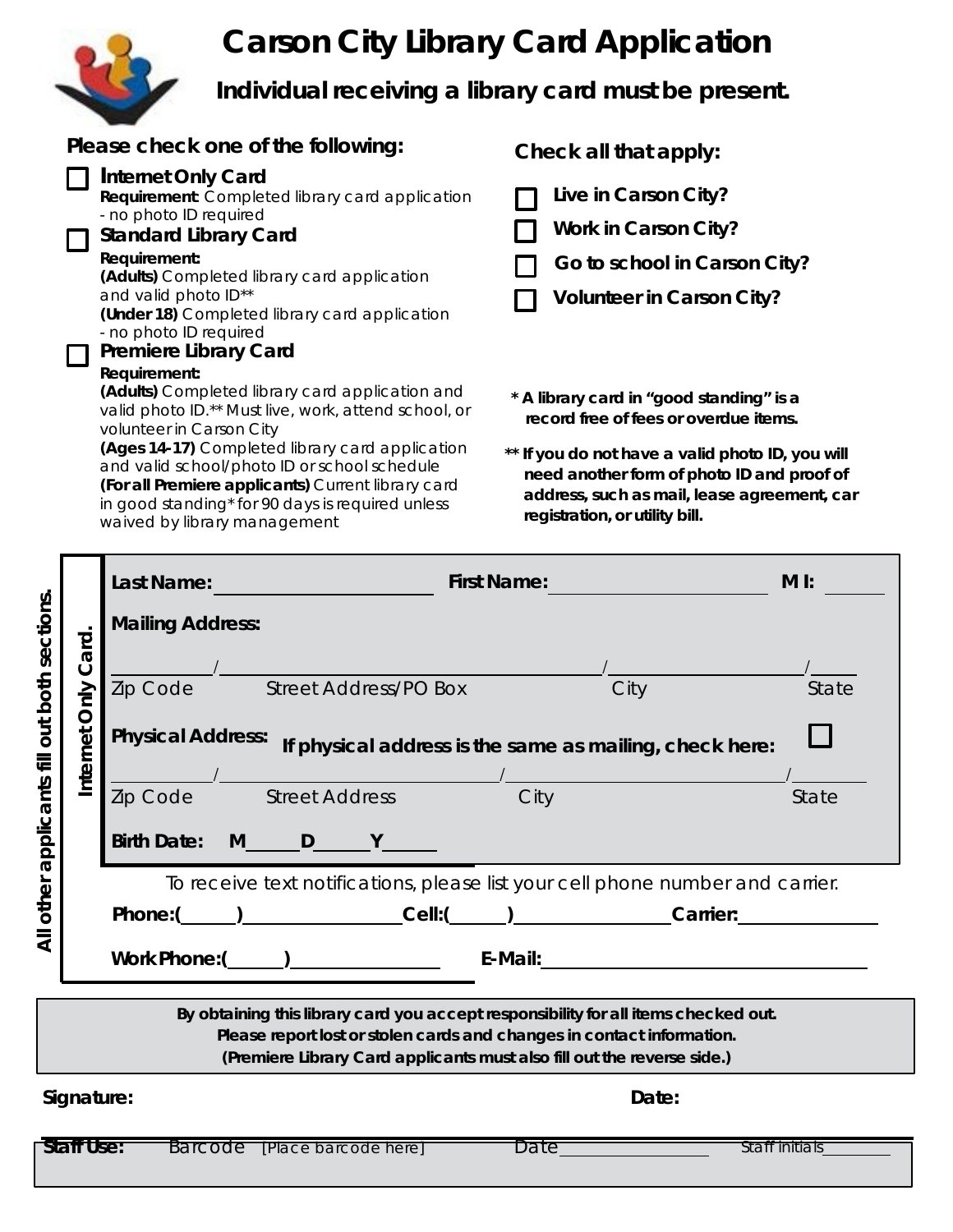#### **Premiere Library Card:**

#### **The following rules MUST be agreed upon BEFORE a Premiere Library Card is issued:**

| Initial | 1. An overdue fee of \$5.00 per day will be added to user's account for late digital equipment. If   |
|---------|------------------------------------------------------------------------------------------------------|
|         | the item is overdue for 2 weeks, the cardholder will be charged for the lost digital equipment.      |
|         | 2. Users who lose or damage eqipment will be charged the full replacement cost.                      |
| Initial | 3. Users' photo will be included in library database.                                                |
| Initial | 4. The library will not accept replacement purchases for lost equipment.                             |
| Initial | 5. Chidren under 14 are welcome in the @Two Digital Learning Center when accompanied by a            |
| Initial | guardian; however, they will not be allowed to use equipment in the center unless they are           |
|         | participating in a librarian-led program.                                                            |
|         | 6. Disruptive patrons will be asked to leave the @Two Digital Learning Center.                       |
| Initial | 7. Failure to return equipment in a timely manner after 2 instances will result in                   |
| Initial | suspension of Premiere privileges for 6 months.                                                      |
|         | Adults: Patrons must have a current library card in good standing* for 90 days. In addition, a valid |
|         | photo ID MUST be presented at time of application.                                                   |
|         | Teens: Patrons must have a current library card in good standing* for 90 days. In                    |
|         | addition, a valid school/photo ID or high school schedule MUST be presented and                      |
|         | applicant must be 14-17 years of age                                                                 |
|         |                                                                                                      |

#### **Applicant Signature:**

#### **Co-signature:**

(Parent/teacher/caretaker signs the second line for teen applicants)

#### **Information Regarding Library Card Access and Responsibilities**

**Date:**

**Date:**

#### **Internet Only Card:**

This card is only usable for signing into corresponding computer stations in the library. Applicant will be unable to check out items with this card.

#### **Standard Library Card:**

Applicant can sign into corresponding computer stations in the library and check out books, movies, and other non-Premiere items from the library.

#### **Premiere Library Card:**

In addition to standard library card privileges, Pre- miere library cards grant access to premiere computer stations and digital equipment. Teens gain access to digital equipment in the Digitorium.

#### **Computer Station Access**

**Internet Only Library Card** (Adults) - Adult Portal and Express Stations.

**Standard Library Card** (Adults) - Adult Portal and Express Station

**Internet Only and Standard Library Card** (under 18) - Youth and Teen Stations

**Premiere Library Card** (Adults) - Premiere Computers, Adult Portal, and Express Stations.

**Premiere Library Card** (Ages 14-17) - Premiere Computers, Teen Portal, and Digitorium

#### **NRS 379.160 Willful detention of or damage to property of public library; penalties; liability of parent or guardian.**

1. Any person who willfully detains any book, newspaper, magazine, pamphlet, manuscript, filmstrip or other property of any public library or reading room for more than 30 days after receipt of written notice demanding the return of any such article or property shall be punished by a fine of not more than \$500.

2. Any person who willfully cuts, tears, defaces, breaks or injures any book, map, chart, picture, engraving, statue, coin, model, apparatus or other work of literature, art, mechanics or object of curiosity deposited in any public library or reading room shall be punished by a fine of not more than \$500.

**3. The parent or guardian of a minor who willfully and maliciously commits any acts within the scope of subsection 1 or 2 is liable for all damages so caused by the minor. Rev. 6/2016**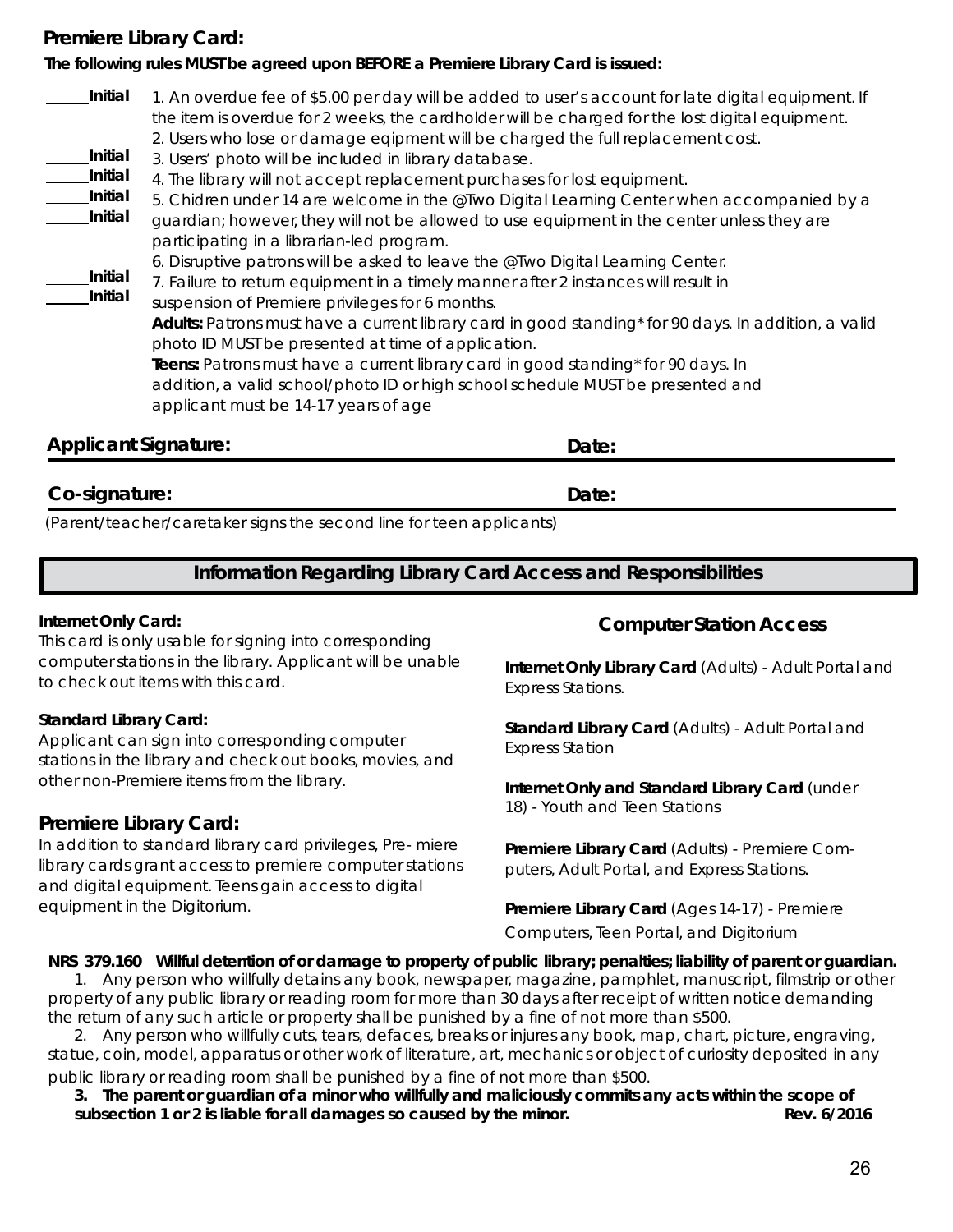## Appendix B –Request for Reconsideration of Library Materials

## **REQUEST FOR RECONSIDERATION OF LIBRARY MATERIALS**

| Do you represent?<br>Self                      |                                                                                                                                      |  |  |
|------------------------------------------------|--------------------------------------------------------------------------------------------------------------------------------------|--|--|
|                                                | To what in the work do you object? (Please be specific. Cite pages)                                                                  |  |  |
| Did you read the entire work? _____            | ,我们也不会有什么。""我们的人,我们也不会有什么?""我们的人,我们也不会有什么?""我们的人,我们也不会有什么?""我们的人,我们也不会有什么?""我们的人                                                     |  |  |
|                                                |                                                                                                                                      |  |  |
|                                                | What do you feel might be the result of reading this work?                                                                           |  |  |
|                                                | For what age group would you recommend this work? _________                                                                          |  |  |
| What do you believe is the theme of this work? |                                                                                                                                      |  |  |
|                                                | Are you aware of judgments of this work by literary critics?                                                                         |  |  |
| Do not assign/lend it to my child              | What would you like your library/school to do about this work?<br>Return it to staff selection committee/department for reevaluation |  |  |
| Other<br>(Please explain)                      | In its place, what work would you recommend that would convey as valuable a<br>picture and perspective of the subject treated?       |  |  |
| Signature:                                     |                                                                                                                                      |  |  |

Date: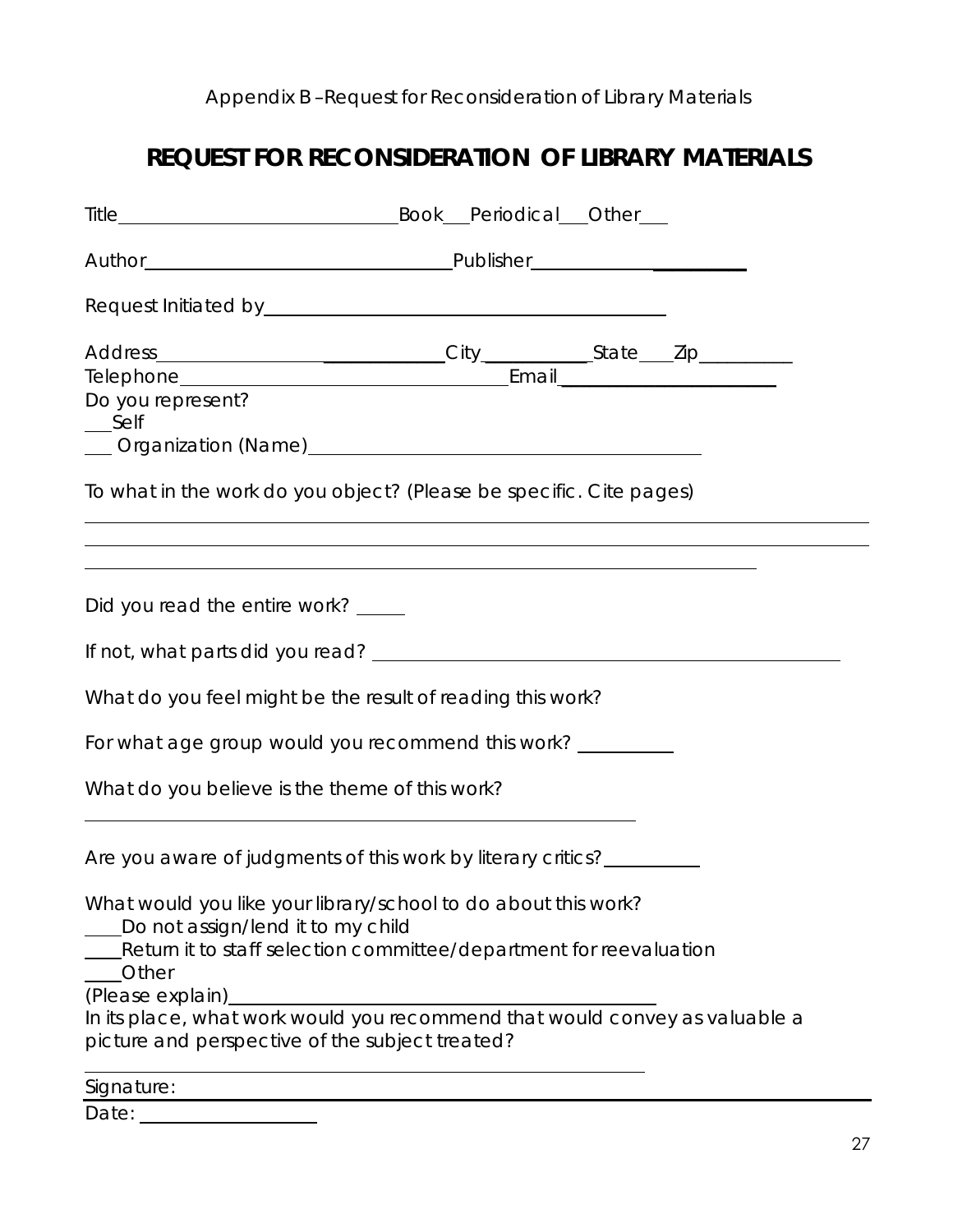The Library Director will study the information provided by the professional staff and respond in writing to you at the earliest possible date. The Library Director will keep the Library Board of Trustees informed of all requests for reconsideration of library materials and disposition of those requests.

In the event that you are not satisfied with the decision of the Library Director, the Library Director may request a meeting before the Library Board of Trustees by making a written request to the Chair of the Board.

Upon receipt of the request, the Board of Trustees may make the request for an agenda item; you will be notified of the time and place of the board meeting; and you will be asked to attend.

The Library Board of Trustees reserves the right to limit the length of presentation and number of speakers at the meeting.

After hearing from you, the Library Board of Trustees will determine whether the request for reconsideration has been handled in accordance with stated policies and procedures of Carson City Library, will review the background information provided by library staff, will review your position and will review the decision of the Library Director.

Based on the information presented, the Library Board of Trustees may vote to uphold or override the decision of the Library Director.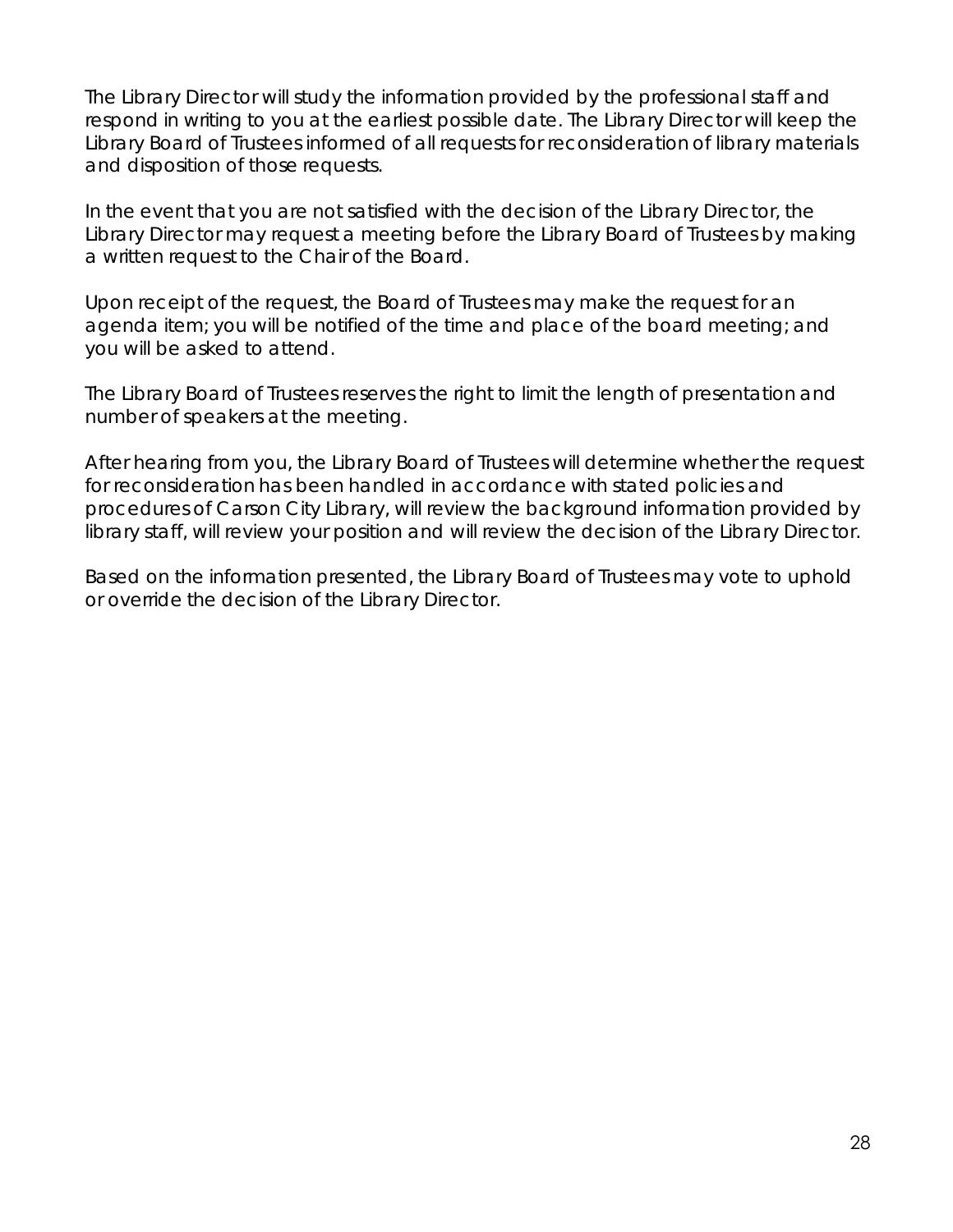## **@Two Digital Learning Center Producers Agreement**

As owner or creator ("OWNER") of this product ("PRODUCT"), I give the Carson City Library ("LIBRARY") my permission to create and use PRODUCT in any media, for any purpose (excluding defamation), which may include, display, advertising, promotion, and marketing of LIBRARY. I agree that PRODUCT may be combined with PRODUCT, text and graphics and cropped, altered or modified without permanently damaging or altering the meaning of PRODUCT.

The Carson City Library does not hold a copyright to PRODUCT and acknowledge and agree that I have not given ownership of PRODUCT to the Carson City Library. I acknowledge and agree that this release is not binding and I am able to request the Carson City Library to remove PRODUCT at any time.

I represent and warrant that I am at least 18 years of age. If I am under the age of 18, I will obtain the signature of my parent/guardian.

| I want the following credit line to appear with PRODUCT:                      |  |
|-------------------------------------------------------------------------------|--|
| If no line is given there will be no credit line and OWNER remains anonymous. |  |
| I agree to loan the library PRODUCT until ________ date.                      |  |
| agree to the above @Two Digital Learning Center Producers Agreement           |  |
| Description of Property:                                                      |  |
|                                                                               |  |
|                                                                               |  |
|                                                                               |  |
| <b>STAFF USE ONLY</b>                                                         |  |
| Barcode number<br>processor initials data entry initials                      |  |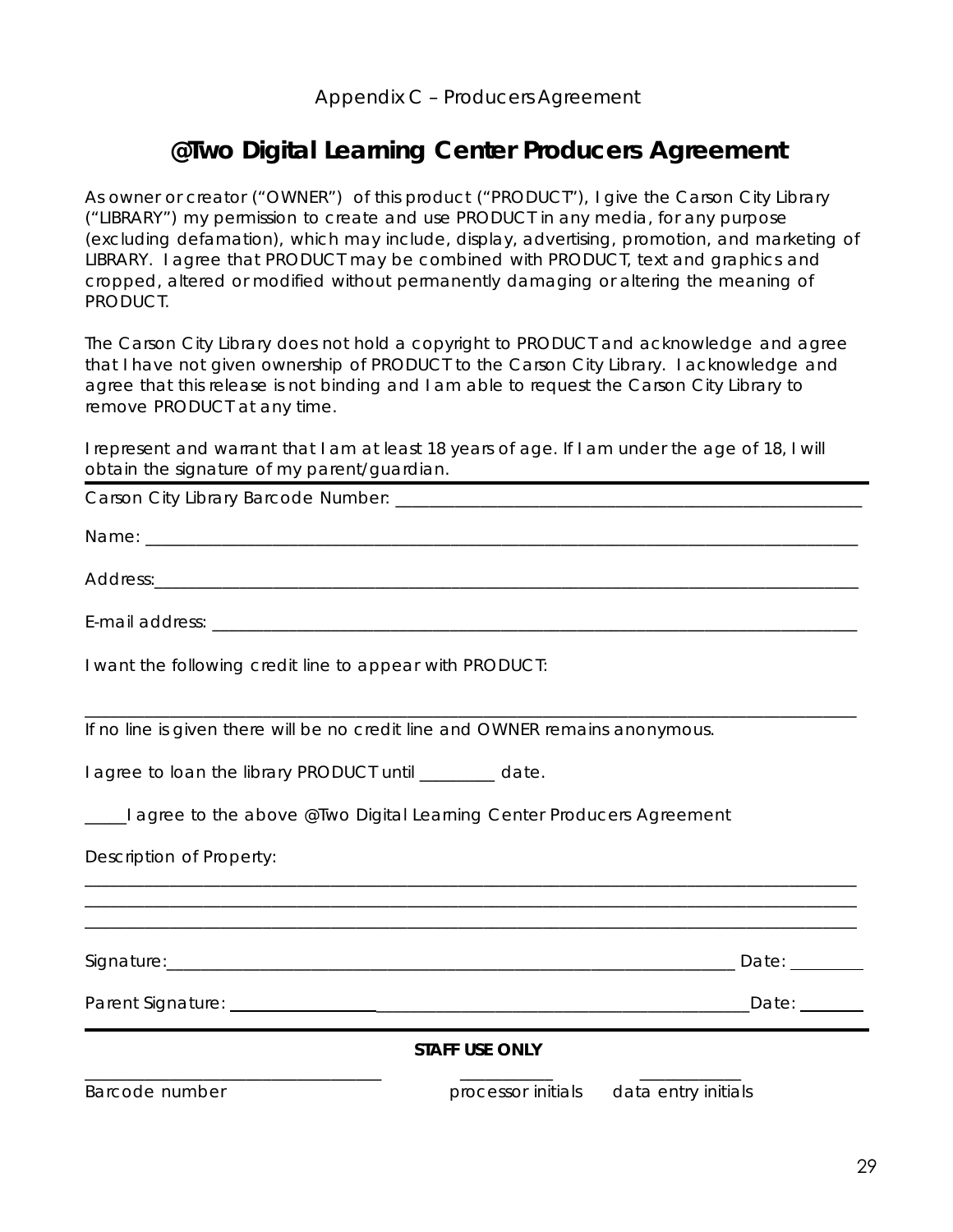#### **CARSON CITY LIBRARY NOTICE OF LIBRARY SUSPENSION/3D Print Denial PART A**

Name\_

Date of notice of Carson City Library suspension/denial: \_\_\_\_\_\_\_\_\_\_\_\_\_\_\_\_\_\_\_\_\_\_\_

| Your visitor privileges to the Carson City Library and its premises are |  |
|-------------------------------------------------------------------------|--|
| suspended for a period of                                               |  |

Your access to the Carson City Library will be restored on:

Reason for suspension. Please describe the incident.

You have the right to a hearing. You may request a hearing to challenge the suspension. Your suspension will be withdrawn if a hearing officer determines that you did not engage in the behaviors listed in this form and that this suspension is unwarranted.

To request a hearing, follow the directions on the next page and complete and submit Part B of this form within five (5) business days.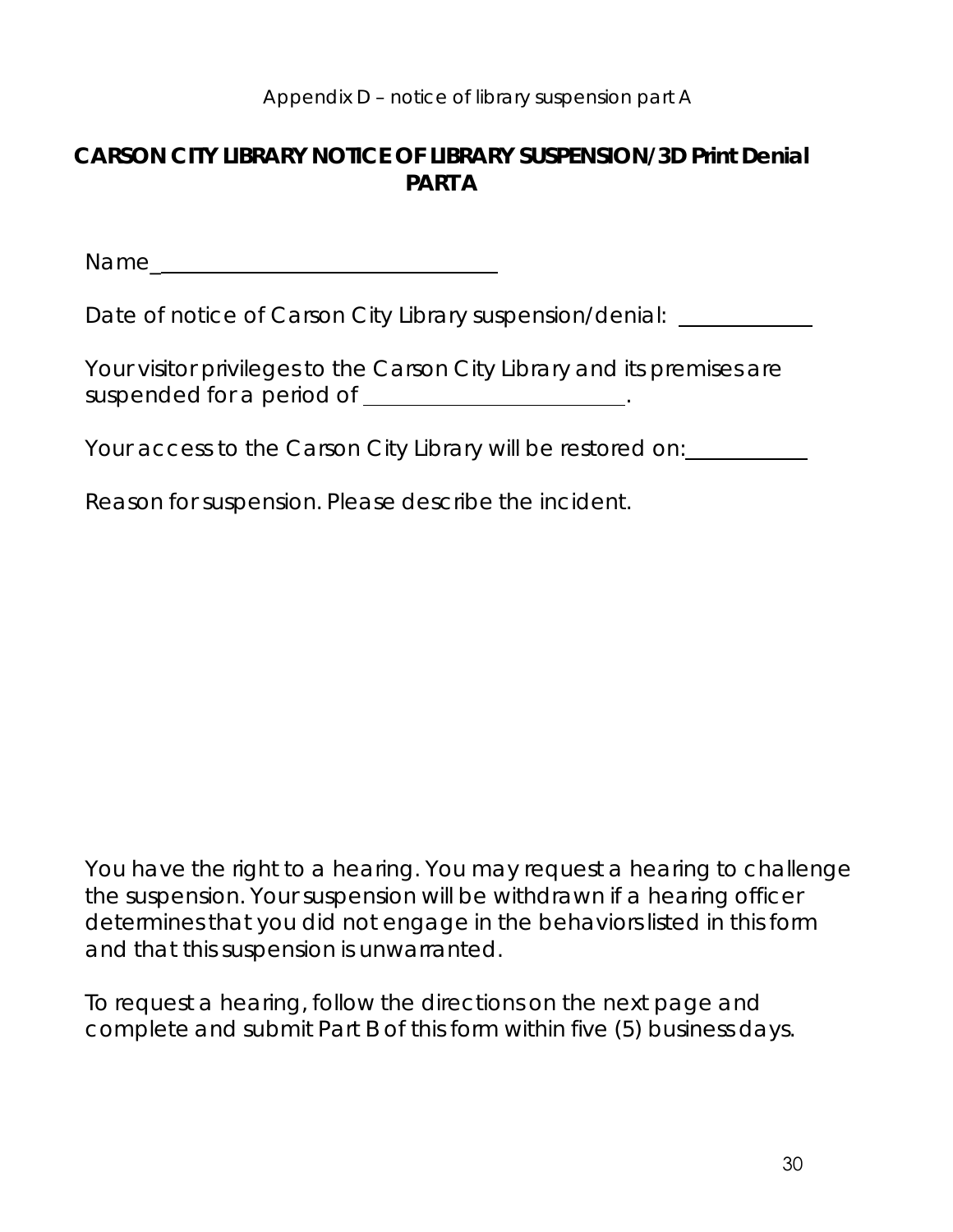## Procedures to Request a Hearing Complete and return Part B

If you would like a hearing, you must complete and return Part B of this form within five (5) business days of the date of the notice of suspension or 3D print denial. You must return this form to the library. The library must actually receive this within five (5) business days; postmarks will not apply.

#### Hearing Date:

Once you have returned Part B of the form, the library will send you a notice that will provide you with a hearing date, time and location. This notice will be mailed or emailed to you within five (5) business days of the time the library receives your request for a hearing. If you do not have an address, you much return to the suspending library in five (5) business days to pick up our notice of hearing date, time and place.

#### Hearing Procedure:

When you arrive for your hearing, you will be provided an opportunity to present evidence or reasons why this suspension should be withdrawn. Suspension will be withdrawn if the hearing officer determines by a preponderance of the evidence that you did not engage in the behaviors listed under "Reason for Suspension" and this suspension is unwarranted.

#### Hearing Procedure – 3D Printing:

When you arrive for you hearing, you will be provided an opportunity to present evidence or reasons why this 3D printing denial should be withdrawn. The 3D printing denial will be withdrawn if the hearing officer determines by a preponderance of the evidence that it will not violate the 3D Printing section of this policy.

A parent or guardian must accompany a minor (under the age of 18) to the hearing. Hearing Determination: at the conclusion of the hearing, the hearing officer will verbally tell you whether the suspension or 3D printing denial will be withdrawn. The hearing officer will tell you the factual reasons for his or her decision. With five (5) business days of the date of your hearing, the hearing officer will mail you a hearing determination that will reiterate what you were told at the hearing. If you do not have a mailing address, you may pick up a copy of the hearing determination at the library. The hearing determination will include findings of fact in support of the decision. The hearing officer's decision is final.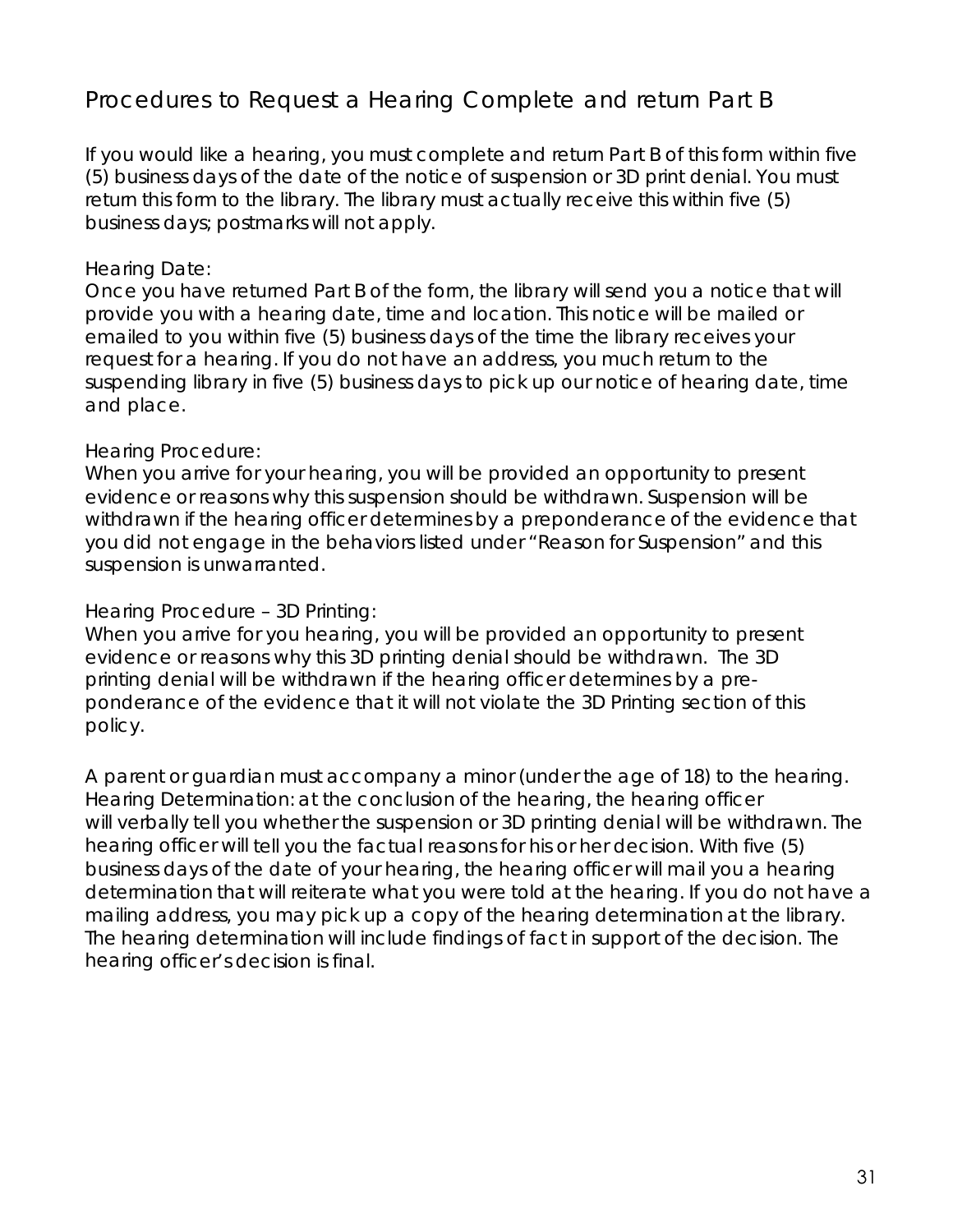Appendix E – notice of library suspension/3D print denial part B

## **CARSON CITY LIBRARY NOTICE OF LIBRARY SUSPENSION – Part B**

Yes, I want to appeal: (please check one)

|         | 3D print denial     |  |
|---------|---------------------|--|
|         |                     |  |
|         | Suspension          |  |
|         |                     |  |
| Name    |                     |  |
| Address |                     |  |
|         | City/State/Zip Code |  |

Telephone

Reason for appeal (optional):

Issued by Carson City Library (Return this form to the Carson City Library, 900 N. Roop Street, Carson City, Nevada 89701)